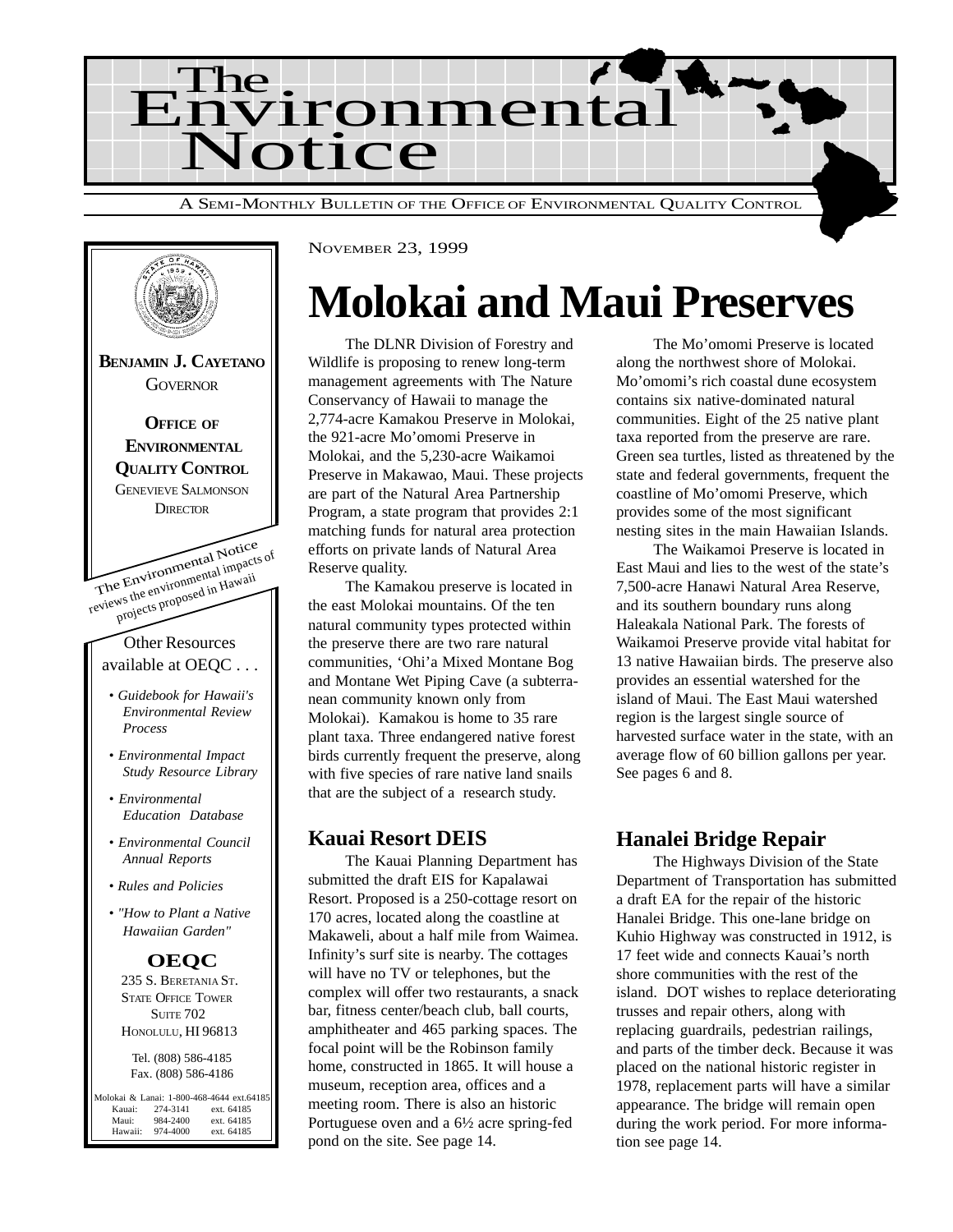# Table of Contents

#### NOVEMBER 23, 1999

## **1** Oahu Notices

#### **Draft Environmental Assessments**

| (1) Elepaio & Ulili Streets Drain Outlet Improvements  3     |  |
|--------------------------------------------------------------|--|
| <b>Final Environmental Assessments/</b>                      |  |
| <b>Findings of No Significant Impacts (FONSI)</b>            |  |
|                                                              |  |
| (3) Punchbowl Street Widening Project, Vineyard Boulevard    |  |
|                                                              |  |
| <b>Previously Published Projects Pending Public Comments</b> |  |
|                                                              |  |

[Final Environmental Impact Statements .............................................. 5](#page-4-0)

## 3 **[Maui Notices](#page-5-0)**

| <b>Draft Environmental Assessments</b> |  |
|----------------------------------------|--|
|                                        |  |

#### **Final Environmental Assessments/**

| <b>Findings of No Significant Impacts (FONSI)</b> |  |
|---------------------------------------------------|--|
|                                                   |  |

#### **Withdrawal**

## 2 **Molokai Notices**

#### **Draft Environmental Assessments**

## 6 **Hawaii Notices**

| <b>Draft Environmental Assessments</b>                                                       |  |
|----------------------------------------------------------------------------------------------|--|
| <b>Final Environmental Assessments/</b><br><b>Findings of No Significant Impacts (FONSI)</b> |  |
| <b>Previously Published Projects Pending Public Comments</b>                                 |  |
| <b>Federal Record of Decision</b>                                                            |  |
| <b>Supplemental EIS Not Required</b>                                                         |  |

#### 7 **Kauai Notices**

| <b>Draft Environmental Assessments</b>                       |  |
|--------------------------------------------------------------|--|
|                                                              |  |
|                                                              |  |
| <b>Draft Environmental Impact Statements</b>                 |  |
|                                                              |  |
| <b>Previously Published Projects Pending Public Comments</b> |  |
|                                                              |  |

## s **Shoreline Notices**

## ^ **Coastal Zone News**

| (1) Komohana Street/Alenaio Stream Bridge Replacement,         |  |
|----------------------------------------------------------------|--|
|                                                                |  |
| (2) Place Existing Overhead Utility Lines Under Anahulu Bridge |  |
|                                                                |  |
| (3) Bathtub Beach Erosion Control Project, Laie, Oahu  18      |  |
| (4) Lease of Pearl Harbor Naval Shipyard Dry Dock No. 4  18    |  |

## V **[Pollution Control Permits](#page-18-0)**

|--|

#### B **Federal Notices**

#### C **Announcements**

Directory of Professional Environmental Organizations in Hawaii ........5

The calendar for **Submission & Comment Deadlines for Year 2000 Environmental Notice** can be found on page 21



*OEQC intends to make the information in this bulletin accessible to everyone. Individuals that require this material in a different format (such as large type or braille), should contact our office for assistance.*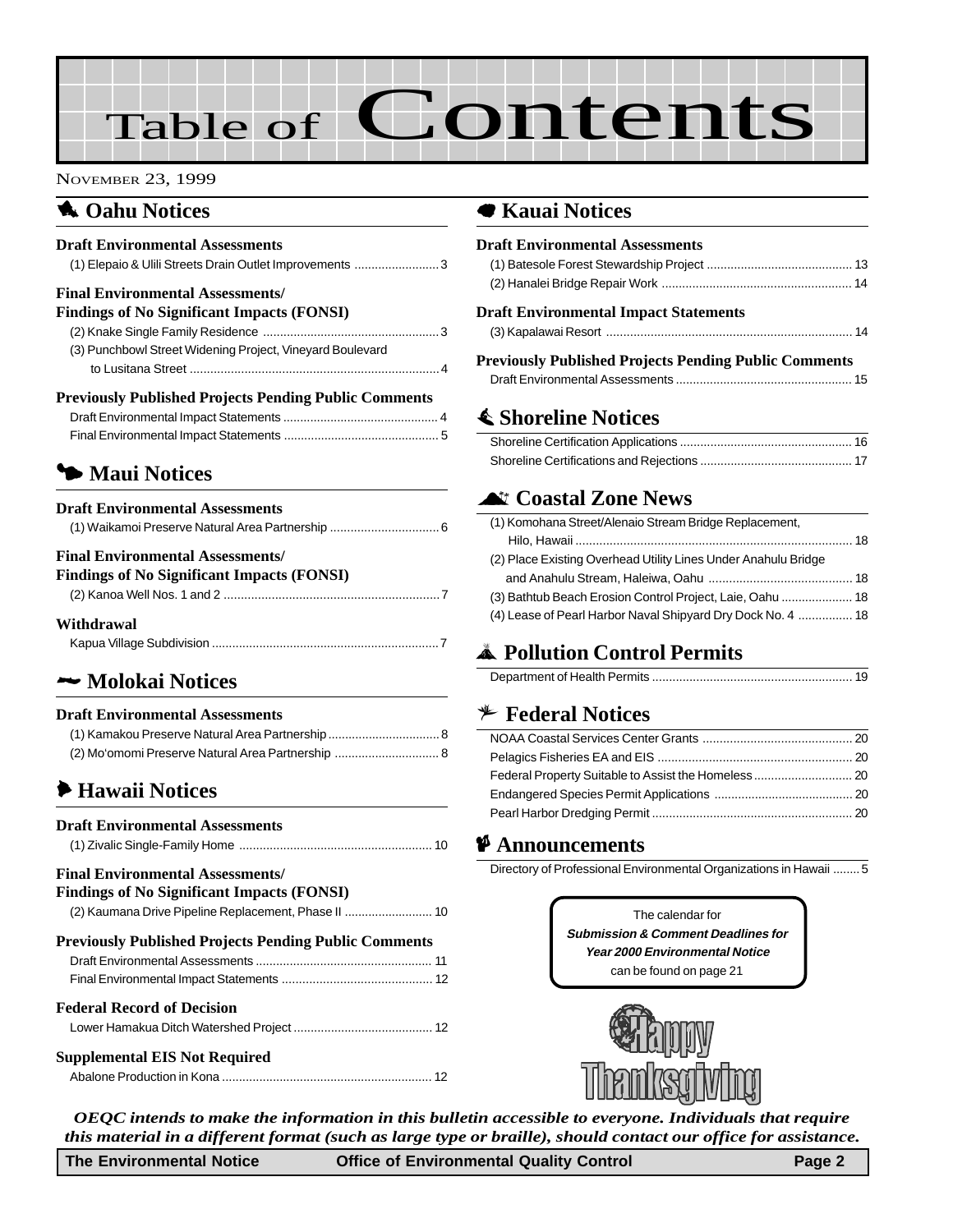**Oahu Notices**

## <span id="page-2-0"></span>**Draft Environmental Assessments**

1

## **(1) Elepaio & Ulili Streets Drain Outlet Improvements**

| District:                         | Honolulu                                 |
|-----------------------------------|------------------------------------------|
| TMK:                              | 3-5-03:39 and 3-5-04                     |
| Applicant:                        | City and County of Honolulu              |
|                                   | Department of Design and Construc-       |
|                                   | tion                                     |
|                                   | 650 South King Street, 2nd Floor         |
|                                   | Honolulu, Hawaii 96813                   |
|                                   | Contact: Tyler Sugihara (523-4564)       |
| <b>Approving Agency/Accepting</b> |                                          |
| <b>Authority:</b>                 | Same as above.                           |
| <b>Consultant:</b>                | Kusao & Kurahashi, Inc.                  |
|                                   | 1314 South King Street, Suite 1263       |
|                                   | Honolulu, Hawaii 96814                   |
|                                   | Contact: Keith Kurahashi (538-6652)      |
| <b>Public Comment</b>             |                                          |
| <b>Deadline:</b>                  | December 23, 1999                        |
| Status:                           | DEA First Notice pending public comment. |
|                                   | Address comments to the applicant with   |
|                                   | copies to the consultant and OEQC.       |
| <b>Permits</b>                    |                                          |
| Required:                         | Building                                 |
|                                   |                                          |

In order to reduce the severity and frequency of upstream flooding, the applicant proposes to reconstruct the existing manhole over the existing 42-inch Elepaio Street drain line at the end of the Elepaio Sreet right-of-way and reconstruct the existing manhole over the 54-inch Ulili Street drain line outfall to provide access for cleaning the storm drain lines and an overflow slot to accommodate excess flood waters when the existing offshore pipeline capacities are exceeded. The last manhole on the Ulili Street drain line, which will be improved, is located in privately owned land within a City and County Of Honolulu drainage easement and is covered with fill from site development. At present there is no access to this portion of the pipe for removing silt accumulated in the pipe.

The applicant also proposes to repair and relocate an existing public access stairway that provides access from the top of the seawall to the beach area below, at the end of the

Elepaio Street public right-of-way. The relocation of the public access stairway is necessary in order to comply with Section 3306(c) of the Uniform Building Code related to rise and run and to have the stairs end at a point above mean sea level. If the stairway remains in its existing location, when rise and run provisions are met, the stairway would end up in the water with the final step being below mean sea level. By relocating the stairway to follow the existing sea wall, the stairway ends at a point above mean sea level.

**2**

**3**

**1**

The project is located in Kahala.

## **Final Environmental Assessments/Findings of No Significant Impacts (FONSI)**



## **(2) Knake Single Family Residence**

**District**: Koolaupoko  $4 - 7 - 45 \cdot 21$ Richard & Elizabeth Knake (239-2410) 47-422 Lulani Street Kaneohe, Hawaii 96744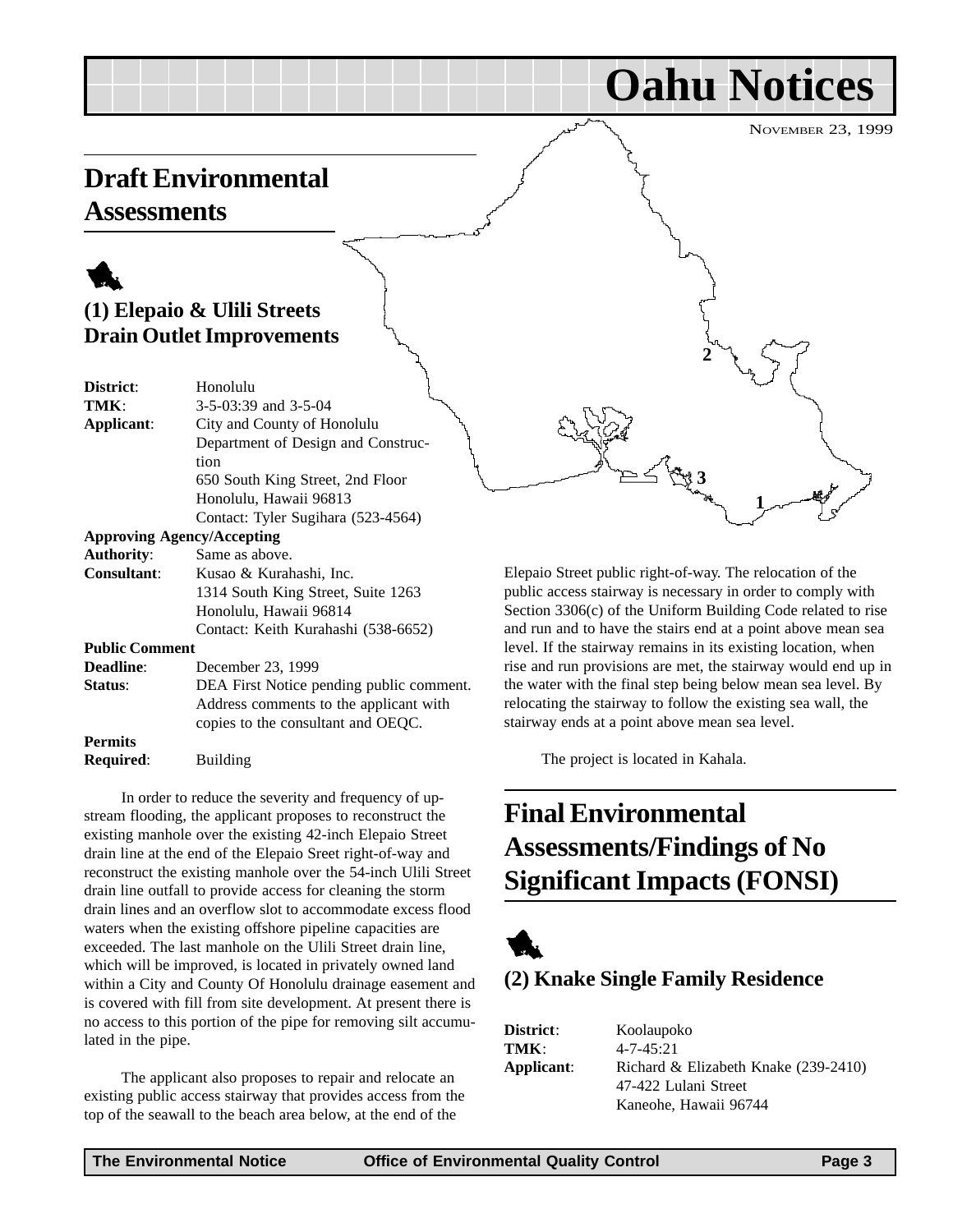## <span id="page-3-0"></span>**Oahu Notices**

NOVEMBER 23, 1999

#### **Approving Agency/Accepting**

| <b>Authority:</b>       | Department of Land and Natural Resources |  |
|-------------------------|------------------------------------------|--|
|                         | 1151 Punchbowl Street, Room 130          |  |
|                         | Honolulu, Hawaii 96813                   |  |
|                         | Contact: Lauren Tanaka (587-0385)        |  |
| Consultant:             | Carlo Priska AIA (531-8518)              |  |
|                         | 1255 Nuuanu Ave. #1201                   |  |
|                         | Honolulu, Hawaii 96817                   |  |
| <b>Public Challenge</b> |                                          |  |
| Deadline:               | December 23, 1999                        |  |
| Status:                 | FEA/FONSI issued, project may proceed.   |  |
| <b>Permits</b>          |                                          |  |
| <b>Required:</b>        | Building, CDUP, grading                  |  |
|                         |                                          |  |

The applicant proposes to construct a single family residence (SFR) with a two car garage attached, site improvement work which includes a paved driveway and motor court, landscaping, grading, and connection to existing utilities.

The SFR would cover approximately 3,000 square feet of floor area and would be used for single family dwelling. It would have a living room, kitchen dining, den master and bath, nursery, 2 bathrooms, family game room, and a laundry in the garage.



### **(3) Punchbowl Street Widening Project, Vineyard Boulevard to Lusitana Street**

| District:                         | Honolulu                                  |  |  |
|-----------------------------------|-------------------------------------------|--|--|
| TMK:                              | 2-1-22:01, 11, 12, 13, 14, 15             |  |  |
| Applicant:                        | City and County of Honolulu               |  |  |
|                                   | Department of Design and Construction     |  |  |
|                                   | 650 South King Street                     |  |  |
|                                   | Honolulu, Hawaii 96813                    |  |  |
|                                   | Contact: Gregory Hee (527-6977)           |  |  |
| <b>Approving Agency/Accepting</b> |                                           |  |  |
| <b>Authority:</b>                 | Same as above.                            |  |  |
| <b>Consultant:</b>                | Parsons Brinckerhoff Quade & Douglas Inc. |  |  |
|                                   | 1001 Bishop Street                        |  |  |
|                                   | Pacific Tower, Suite 3000                 |  |  |
|                                   | Honolulu, Hawaii 96813                    |  |  |
|                                   | Contact: Darin Chinen (531-7094)          |  |  |
| <b>Public Challenge</b>           |                                           |  |  |
| <b>Deadline:</b>                  | December 23, 1999                         |  |  |
| Status:                           | FEA/FONSI issued, project may proceed.    |  |  |
| <b>Permits</b>                    | Punchbowl Special Design District.        |  |  |

**Required**: Right-of-Entry, grading

The City and County of Honolulu Department of Design and Construction (DDC) is proposing to provide an additional north (mauka) bound lane on Punchbowl Street from Vineyard Boulevard to Lusitana Street. This portion of Punchbowl Street currently has three lanes, two lanes south (makai) bound and one lane north (mauka) bound. After construction, this portion will have two south (makai) bound and two north (mauka) bound lanes.

The Punchbowl Street/Vineyard Boulevard intersection operates at Level of Service (LOS) F (worst traffic condition) in both AM and PM peak hours. The north (mauka) bound Punchbowl Street traffic experiences extremely long delays because demand substantially exceeds the capacity of the single through lane.

By widening this portion of Punchbowl Street, the City fulfills its objective of improving street utilization and circulation by reducing a traffic bottleneck at the Vineyard-Punchbowl intersection. This segment is one of several planned improvements along Punchbowl Street between Ala Moana Boulevard and Lusitana Street proposed by the City and County. A Chapter 343, HRS environmental assessment is required for Vineyard Boulevard to Lusitana Street segment because the widening of Punchbowl requires acquisition of additional right-of-way on the east (Diamond Head) side of the street. No dwelling units will be taken and no residents will be displaced.

Driveways to six lots that front Punchbowl Street will be reconstructed and structures on a seventh lot, purchased by the City, will be demolished and the cleared lot will be utilized for parking by residents of the affected properties.

With construction anticipated to begin in early 2000, the proposed project is expected to open for service in the summer of 2002. The estimated cost of the project is \$1.65 million (1999 dollars).

## **Previously Published Projects Pending Public Comments**

#### **Draft Environmental Impact Statements**

#### 1 **Kailua 272' Reservoir (Supplemental)**

| Applicant: | City and County of Honolulu       |  |
|------------|-----------------------------------|--|
|            | Board of Water Supply             |  |
|            | 630 South Beretania Street        |  |
|            | Honolulu, Hawaii 96843            |  |
|            | Contact: Barry Usagawa (527-5235) |  |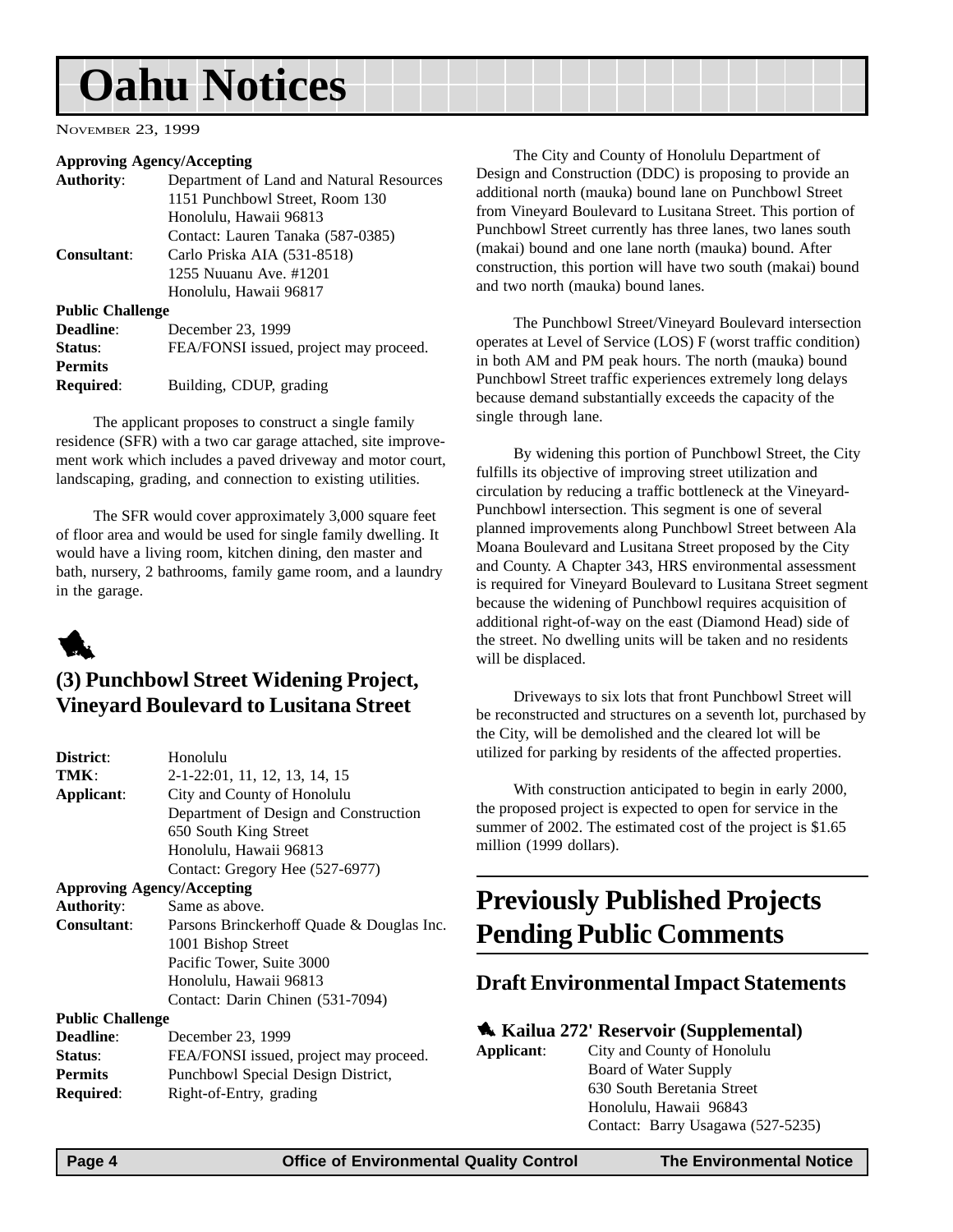<span id="page-4-0"></span>

#### **Approving Agency/Accepting**

**Authority**: Governor, State of Hawaii c/o Office of Environmental Quality Control 235 South Beretania Street, Suite 702 Honolulu, Hawaii 96813

#### **Public Comment**

**Deadline**: December 7, 1999

#### 1 **Kamoku-Pukele 138-kV Transmission Line**

#### **Project (Revised)**

**Applicant**: Hawaiian Electric Company, Inc. P.O. Box 2750 Honolulu, Hawai'i 96840-0001 Contact: Kerstan Wong (543-7059)

#### **Approving Agency/Accepting**

**Authority**: Department of Land and Natural Resources Land Division 1151 Punchbowl Street Honolulu, Hawai'i 96813 Contact: Sam Lemmo (587-0381)

#### **Public Comment**

**Deadline**: December 7, 1999

#### 1 **Kailua-Kaneohe-Kahaluu Facilities Plan**

**Applicant**: City and County of Honolulu Department Design and Construction 650 South King Street Honolulu, Hawaii 96813 Contact: Carl Arakaki (523-4671) and City and County of Honolulu Department of Environmental Services 650 South King Street Honolulu, Hawaii 96813 Contact: Kenneth Sprague (527-6663)

#### **Approving Agency/Accepting**

**Authority**: City and County of Honolulu Department of Planning and Permitting 650 South King Street Honolulu, Hawaii 96813 Contact: Jan Sullivan (523-4432)

#### **Public Comment**

**Deadline**: December 23, 1999

### **Final Environmental Impact Statements**

#### **1. Oahu Commercial Harbors 2020 Master Plan**

| Applicant:          | Department of Transportation                |  |  |
|---------------------|---------------------------------------------|--|--|
|                     | <b>Harbors Division</b>                     |  |  |
|                     | 79 S. Nimitz Highway                        |  |  |
|                     | Honolulu, Hawaii 96813                      |  |  |
|                     | Contact: Glenn Soma (587-2503)              |  |  |
|                     | <b>Approving Agency/Accepting</b>           |  |  |
| <b>Authority:</b>   | Governor, State of Hawaii                   |  |  |
|                     | c/o Office of Environmental Quality Control |  |  |
|                     | 235 South Beretania Street, Suite 702       |  |  |
|                     | Honolulu, Hawaii 96813                      |  |  |
| status <sup>.</sup> | FEIS currently being reviewed by OEQC.      |  |  |



NOVEMBER 23, 1999

### **Directory of Professional Environmental Organizations in Hawaii**

The Hawaii Association of Environmental Professionals (HAEP) has updated its Directory of Environmental Professionals in Hawaii.

If you would like more information, please contact Paul Bienfang at *bienfang@ceatech.com*. The directory can also be accessed on the web site at *http://www.ncal.verio.com/~aecos/haep\_hp.html.*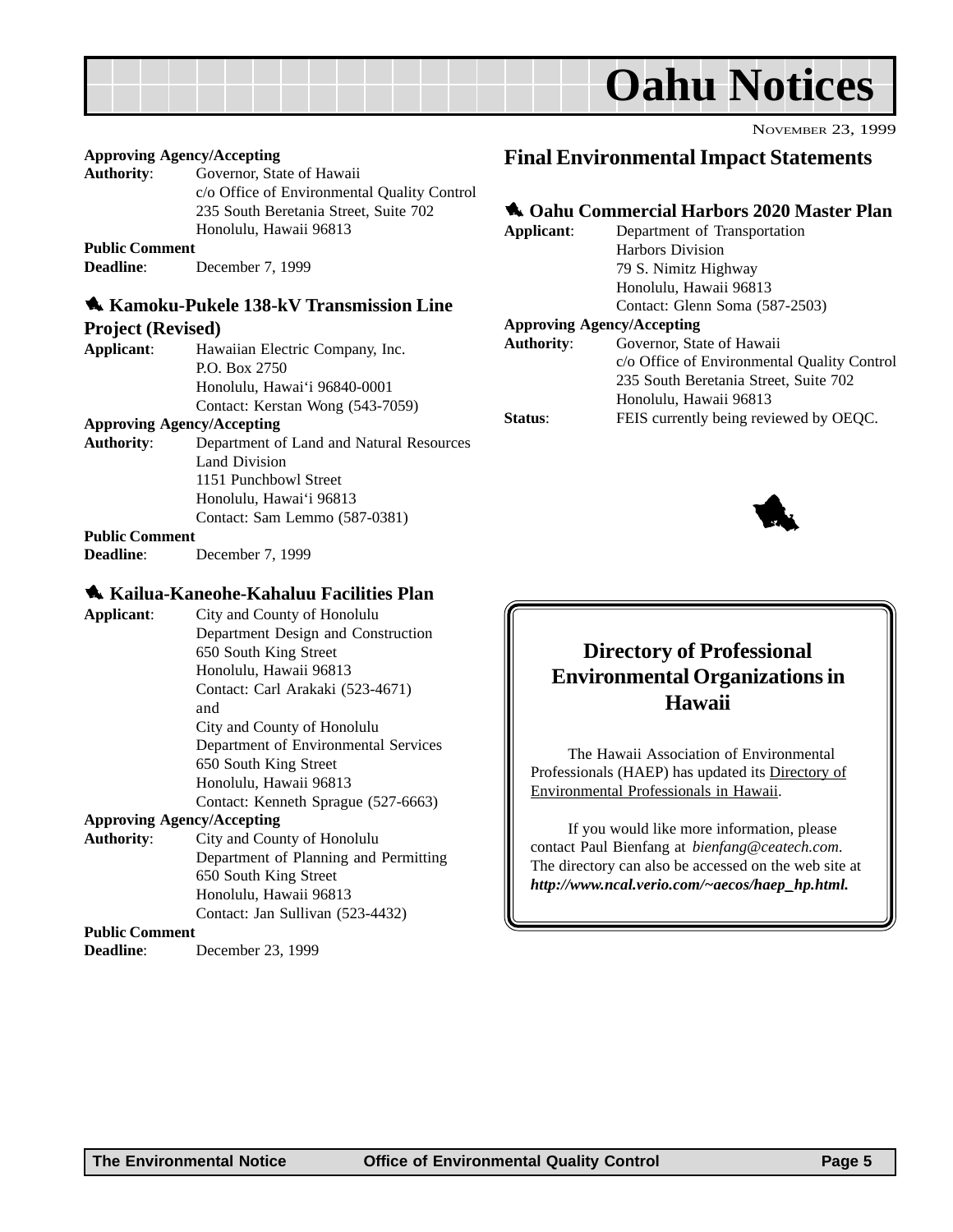## <span id="page-5-0"></span>**Maui Notices**

NOVEMBER 23, 1999

## **Draft Environmental**

**Assessments**

## $\blacklozenge$ **(1) Waikamoi Preserve Natural Area Partnership**

| District:  | Makawao                                  |
|------------|------------------------------------------|
| TMK:       | $2 - 3 - 05 - 4$                         |
| Applicant: | Department of Land and Natural Resources |
|            | Division of Forestry and Wildlife        |
|            | 1151 Punchbowl Street Room 325           |
|            | Honolulu, HI 96813                       |
|            | and                                      |
|            | The Nature Conservancy of Hawaii         |
|            | 1116 Smith Street                        |
|            | Honolulu, HI 96817                       |
|            | Contact: Betsy Gagne 9587-0063)          |
|            | <b>Approving Agency/Accepting</b>        |
|            |                                          |

| <b>Authority:</b>  | Department of Land and Natural Resources |
|--------------------|------------------------------------------|
|                    | Division of Forestry and Wildlife        |
|                    | 1151 Punchbowl Street Room 325           |
|                    | Honolulu, HI 96813                       |
|                    | Contact: Betsy Gagne (587-0063)          |
| <b>Consultant:</b> | Anis Lyons, The Nature Conservancy Maui  |
|                    | 1116 Smith Street                        |
|                    | Honolulu, HI 96817                       |
|                    | Contact: Alenka Remec (537-4508)         |
|                    |                                          |

#### **Public Comment**

| <b>Deadline:</b> | December 23, 1999                           |
|------------------|---------------------------------------------|
| Status:          | DEA First Notice pending public comment.    |
|                  | Address comments to the applicant with      |
|                  | copies to the approving agency or accepting |
|                  | authority, the consultant and OEQC.         |
| <b>Permits</b>   |                                             |
| <b>Required:</b> | <b>BLNR</b> approval                        |

The Division of Forestry and Wildlife is proposing to renew a long-term management agreement with The Nature Conservancy of Hawaii to manage the 5,230-acre Waikamoi Preserve in the District of Makawao, County of Maui. This project is part of the Natural Area Partnership Program, a state program that provides 2:1 matching funds for natural area protection efforts on private lands of Natural Area Reserve quality.

The Preserve is located in East Maui and lies to the west of the state's 7,500-acre Hanawi Natural Area Reserve, and its southern boundary runs along Haleakala National Park. These managed areas, together with other state and private lands on the northeast slopes of Mt. Haleakala, represent one of the largest intact native rain forests in the state, comprising more than 100,000 acres.

**1**

The primary goal of this project is to maintain Waikamoi Preserve's native ecosystems and protect the area's rare plants and animals. For example, the forests of Waikamoi Preserve provide vital habitat for 13 native Hawaiian birds. The preserve also provides essential watershed for the island of Maui. The East Maui watershed region is the largest single source of harvested surface water in the state, with an average flow of 60 billion gallons per year.

This project is long-term and consists of several distinct research, monitoring and management facets to assure the long-term survival of Waikamoi's unique native birds, plants and insects. Furthermore, this project proposes the most costeffective proactive preservation of the headwaters to the East Maui watershed. The project also integrates key strategies in community outreach to build public awareness and support of conservation of native natural areas.

**2**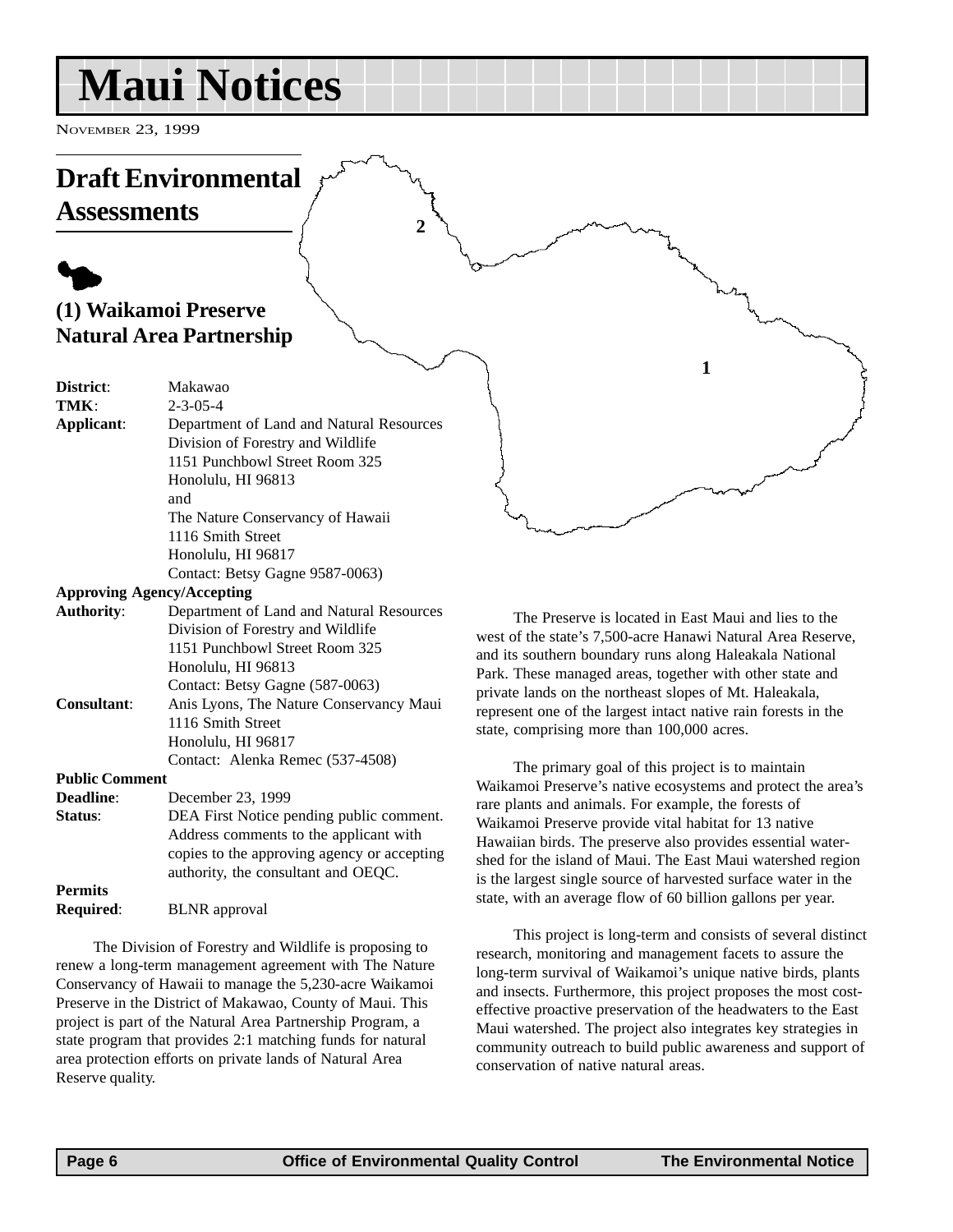## **Maui Notices**

NOVEMBER 23, 1999

## <span id="page-6-0"></span>**Final Environmental Assessments/Findings of No Significant Impacts (FONSI)**



#### **(2) Kanoa Well Nos. 1 and 2**

| District:                         | Wailuku                                    |  |
|-----------------------------------|--------------------------------------------|--|
| TMK:                              | 3-2-01:por. 3                              |  |
| Applicant:                        | County of Maui                             |  |
|                                   | Department of Water Supply                 |  |
|                                   | 200 South High Street                      |  |
|                                   | Wailuku, Hawaii 96793                      |  |
|                                   | Contact: Herbert Kogasaka, (270-7835)      |  |
| <b>Approving Agency/Accepting</b> |                                            |  |
| <b>Authority:</b>                 | Same as above.                             |  |
| <b>Consultant:</b>                | Chris Hart & Partners                      |  |
|                                   | Landscape Architecture and Planning        |  |
|                                   | 1955 Main Street, Suite 200                |  |
|                                   | Wailuku Hawaii 96793                       |  |
|                                   | Contact: Rory Frampton (242-1955)          |  |
| <b>Public Challenge</b>           |                                            |  |
| <b>Deadline:</b>                  | December 23, 1999                          |  |
| Status:                           | FEA/FONSI issued, project may proceed.     |  |
| <b>Permits</b>                    |                                            |  |
| <b>Required:</b>                  | Well drilling, pump installation, building |  |
|                                   |                                            |  |

The County of Maui, Department of Water Supply (DWS) is proposing the development of Kanoa Well Nos. 1 and 2 in Waihee, Maui, Hawaii. The proposed wells are part of the larger North Waihee Water Source Project, which is intended to relieve stress on the Iao Aquifer System by providing alternative sources of water for the Central Maui Water System.

DWS prepared and processed a Final Environmental Assessment for the North Waihee Water Source Project in March 1994 (Michael T. Munekiyo Consulting, 1994) in which a preliminary assessment of the development of the Kanoa Wells was addressed. The purpose of this Draft EA is to more specifically access the potential impacts associated with the well development and activation of Kanoa Well Nos. 1 and 2.

Both well sites are located in areas that have been previously altered through implementation of the larger North Waihee Water Source Project. The Kanoa Well No. 1 site is located west of Kahekili Highway at an approximate elevation of 310 feet above mean sea level (MSL) at the site of existing exploratory and monitoring wells. Kanoa Well No. 2 is situated approximately 600 feet to the southwest of Kanoa Well No. 1 at about 350 feet MSL, and is located adjacent to an existing paved access road that services the North Waihee Reservoir (1mg).

The Kanoa Well No. 1 site has already been cleared, grubbed, and graded while this work is still required at the Kanoa Well No. 2 site. Each respective site will have its adjacent slopes grassed, and access roads and well sites paved. Installation of transmission water lines, construction of accessory buildings, and pump installation and related piping is required at each site. Electrical and telemetery equipment is also to be installed at each site while disinfection equipment is proposed for the Kanoa Well No. 2 site. Each site will be fenced.

A 12-inch transmission water line will transport water from Kanoa Well No. 1 to an existing 24-inch line that will supply the existing North Waihee Reservoir with water from both wells (Kanoa Well No. 2 is adjacent to this 24-inch line). Water from the proposed wells will service the DWS's Central Maui Water System through previously constructed transmission lines.

A "Findings of No Significant Impact" has been made by DWS.

## **Withdrawal**

## $\blacklozenge$ **Kapua Village Subdivision**

The County of Maui, Department of Planning withdrew the FONSI determination for the Kapua Village Subdivision on November 3, 1999.

The FONSI notice was published in the March 23, 1999 issue of The Environmental Notice.

If there are any questions, please call Julie Higa of the Maui Planning Department at 270-7814.

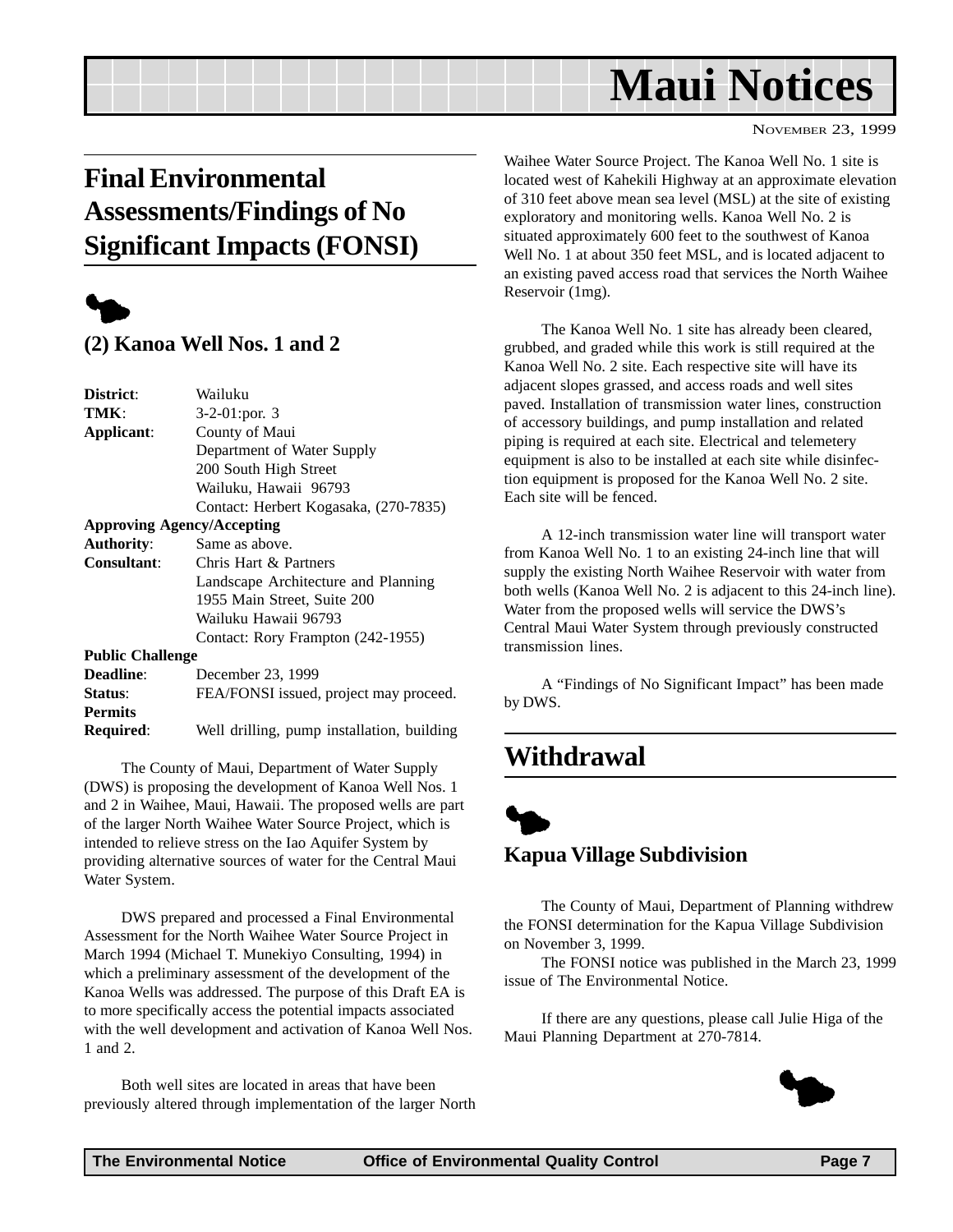## <span id="page-7-0"></span>**Molokai Notices**

NOVEMBER 23, 1999

## **Draft Environmental Assessments**

## 2 **(1) Kamakou Preserve Natural Area Partnership**

| District:             | Molokai                                     |  |  |
|-----------------------|---------------------------------------------|--|--|
| TMK:                  | $5 - 4 - 03:26$                             |  |  |
| Applicant:            | Department of Land and Natural Resources    |  |  |
|                       | Division of Forestry and Wildlife           |  |  |
|                       | 1151 Punchbowl Street Room 325              |  |  |
|                       | Honolulu, HI 96813                          |  |  |
|                       | and                                         |  |  |
|                       | The Nature Conservancy of Hawaii            |  |  |
|                       | 1116 Smith Street                           |  |  |
|                       | Honolulu, HI 96817                          |  |  |
|                       | Contact: Betsy Gagne (587-0063)             |  |  |
|                       | <b>Approving Agency/Accepting</b>           |  |  |
| <b>Authority:</b>     | Department of Land and Natural Resources    |  |  |
|                       | Division of Forestry and Wildlife           |  |  |
|                       | 1151 Punchbowl Street Room 325              |  |  |
|                       | Honolulu, HI 96813                          |  |  |
|                       | Contact: Betsy Gagne (587-0063)             |  |  |
| <b>Consultant:</b>    | Ed Misaki, The Nature Conservancy           |  |  |
|                       | 1116 Smith Street                           |  |  |
|                       | Honolulu, HI 96817                          |  |  |
|                       | Contact: Alenka Remec (537-4508)            |  |  |
| <b>Public Comment</b> |                                             |  |  |
| Deadline:             | December 23, 1999                           |  |  |
| Status:               | DEA First Notice pending public comment.    |  |  |
|                       | Address comments to the applicant with      |  |  |
|                       | copies to the approving agency or accepting |  |  |
|                       | authority, the consultant and OEQC.         |  |  |
| <b>Permits</b>        |                                             |  |  |
| <b>Required:</b>      | <b>BLNR</b> approval                        |  |  |
|                       |                                             |  |  |

The Division of Forestry and Wildlife is proposing to renew a long-term management agreement with The Nature Conservancy of Hawaii to manage the 2,774-acre Kamakou Preserve in the District of Molokai, County of Maui. This project is part of the Natural Area Partnership Program, a state program that provides 2:1 matching funds for natural area protection efforts on private lands of Natural Area Reserve quality.

The preserve is located in the east Molokai mountains and borders three other protected natural areas. The Conservancy also cooperates with the state to undertake joint management projects in areas adjacent to Kamakou. Together with Olokui NAR, these protected areas form more than 22,000 acres of contiguous, native-dominated ecosystems. Kamakou is one of the primary groundwater recharge and surface water source areas feeding the State Department of Agriculture's Molokai Irrigation System.

**1**

Of the ten natural community types protected within the preserve there are two rare natural communities – 'Ohi'a Mixed Montane Bog and Montane Wet Piping Cave (a subterranean community known only from Molokai). Kamakou is home to 35 rare plant taxa, 18 of which are listed endangered.

Three endangered native forest birds currently frequent the preserve, along with five species of rare native land snails which are the subject of a long-term research study.

The primary focus of management programs to protect the preserve's native plants, animals and natural communities also results in an improved watershed, wildfire prevention, and increased access to the community for educational and cultural activities.

## **(2) Mo'omomi Preserve Natural Area Partnership**

| <b>District:</b> | Molokai                                  |  |  |
|------------------|------------------------------------------|--|--|
| TMK:             | $5 - 1 - 02:37$                          |  |  |
| Applicant:       | Department of Land and Natural Resources |  |  |
|                  | Division of Forestry and Wildlife        |  |  |
|                  | 1151 Punchbowl Street Room 325           |  |  |
|                  | Honolulu, HI 96813                       |  |  |
|                  | and                                      |  |  |
|                  |                                          |  |  |

2

**2**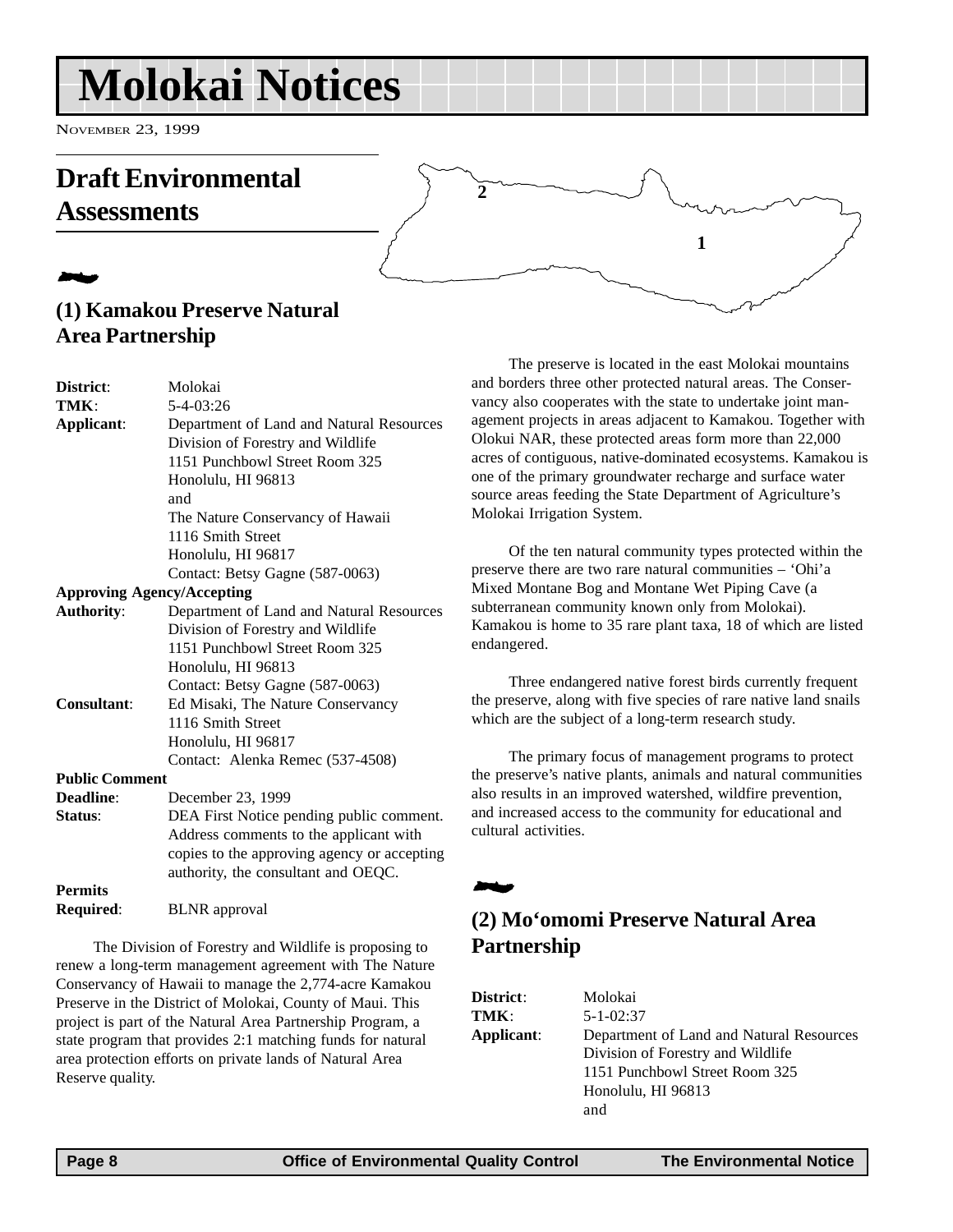

| NOVEMBER 23, 1999 |  |
|-------------------|--|
|                   |  |

The Nature Conservancy of Hawaii 1116 Smith Street Honolulu, HI 96817 Contact: Betsy Gagne (587-0063)

#### **Approving Agency/Accepting**

**Authority**: Department of Land and Natural Resources Division of Forestry and Wildlife 1151 Punchbowl Street Room 325 Honolulu, HI 96813 Contact: Betsy Gagne (587-0063) **Consultant**: Ed Misaki, The Nature Conservancy 1116 Smith Street Honolulu, HI 96817 Contact: Alenka Remec (537-4508)

#### **Public Comment**

**Deadline**: December 23, 1999 **Status**: DEA First Notice pending public comment. Address comments to the applicant with copies to the approving agency or accepting authority, the consultant and OEQC. **Permits Required**: BLNR approval

The Division of Forestry and Wildlife is proposing to renew a long-term management agreement with The Nature Conservancy of Hawaii to manage the 921-acre Mo'omomi Preserve in the District of Molokai, County of Maui. This project is part of the Natural Area Partnership Program, a state program that provides 2:1 matching funds for natural

area protection efforts on private lands of Natural Area Reserve quality.

The Preserve is located along the northwest shore of Molokai. Mo'omomi's rich coastal dune ecosystem contains six native-dominated natural communities. Eight of the 25 native plant taxa reported from the preserve are rare. Two of the eight are endemic to western Molokai, three are federally listed as endangered, and two are federally listed as threatened.

Green sea turtles, listed as threatened by the state and federal governments, frequent the coastline of Mo'omomi Preserve, and the preserve provides some of the most significant nesting sites in the main Hawaiian Islands. Laysan albatross, wedgetail shearwaters and monk seals also visit the area, and may someday become established at Mo'omomi.

Preserve management activities are directed toward protection of the area's native natural communities through reduction of incursion by domestic livestock and feral animals, and reduction of the spread of alien weeds that adversely affect the native ecosystems. The project also tracks and evaluates the biological and physical resources of the preserve to assist in the prevention of extinction of rare species in the preserve. Management programs also work to build community support and awareness of the conservation of native natural resources, and to implement effective conservation practices that are also culturally sensitive.



2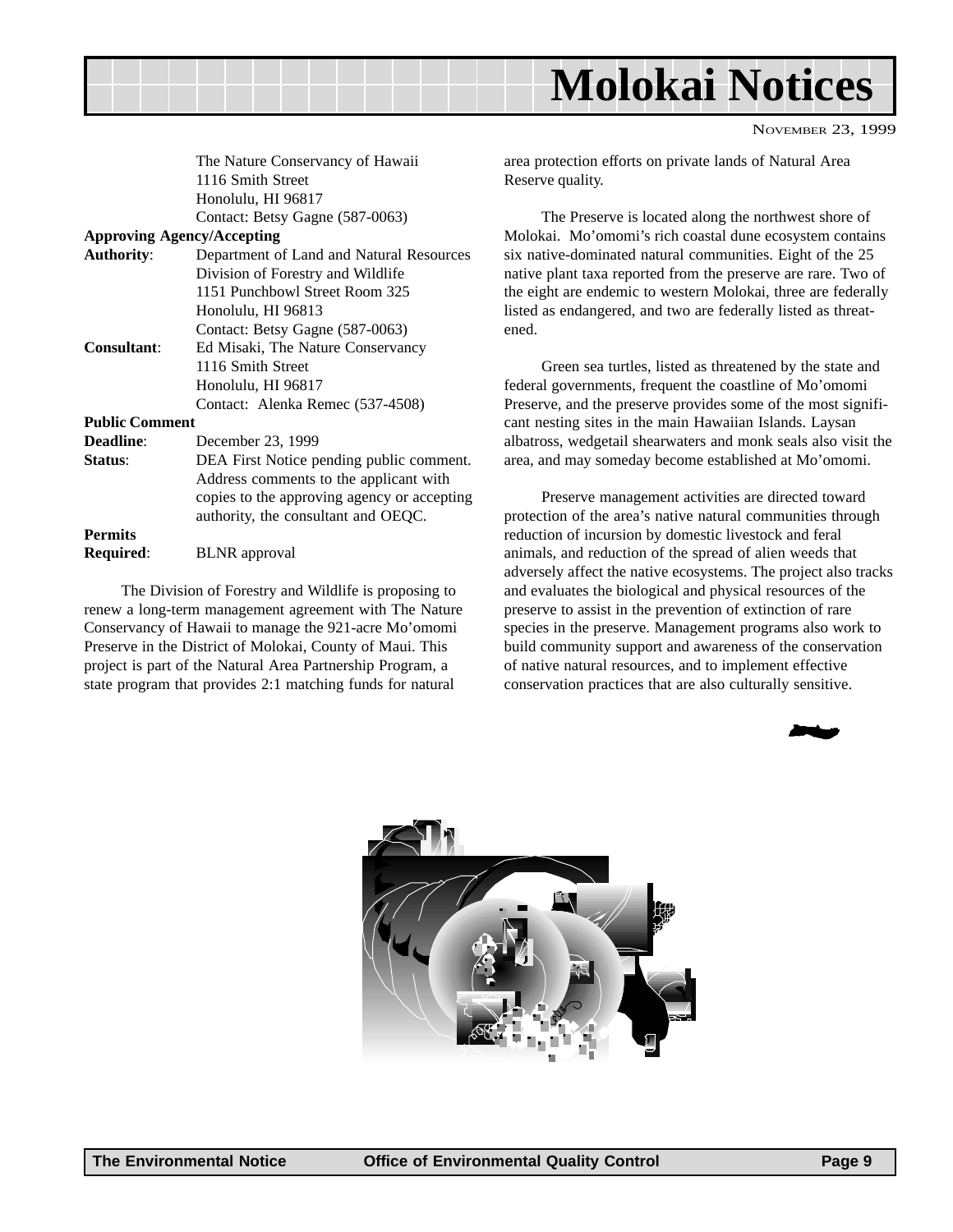## <span id="page-9-0"></span>**Hawaii Notices**

NOVEMBER 23, 1999

## **Draft Environmental Assessments**

## $\blacktriangleright$ **(1) Zivalic Single-Family Home**

| District:                         | South Kona                                  |
|-----------------------------------|---------------------------------------------|
| TMK:                              | $8 - 7 - 19:40$                             |
| Applicant:                        | Paul Zivalic                                |
|                                   | c/o Gregory R. Mooers                       |
|                                   | P.O. Box 1101                               |
|                                   | Kamuela, Hawaii 96743                       |
|                                   | Contact: Gregory Mooers (885-6839)          |
| <b>Approving Agency/Accepting</b> |                                             |
| <b>Authority:</b>                 | Department of Land and Natural Resources    |
|                                   | P.O. Box 621                                |
|                                   | Honolulu, Hawaii 96809                      |
|                                   | Contact: Ed Henry (587-0380)                |
| Consultant:                       | Ron Terry, Ph.D. (982-5831)                 |
|                                   | HC 2 Box 9575                               |
|                                   | Keaau, Hawaii                               |
| <b>Public Comment</b>             |                                             |
| Deadline:                         | December 23, 1999                           |
| Status:                           | DEA First Notice pending public comment.    |
|                                   | Address comments to the applicant with      |
|                                   | copies to the approving agency or accepting |
|                                   | authority, the consultant and OEQC.         |
| <b>Permits</b>                    |                                             |
| Required:                         | CDUP, SMA, building                         |

The project involves construction of a single-family home on a 0.24 acre lot that lies within the Conservation District at the makai end of Kona Paradise subdivision, about 250 feet mauka of the shoreline. Associated improvements include a garage, water tank, landscaping, and an Individual Wastewater System.

The cost of the improvements is about \$125,000, and all funding is private (no public funds are involved).

Landclearing and construction activities will produce short-term impacts to noise, air quality, access and scenery, which will be mitigated by adherence to various CDUP conditions. The landowner will survey and set aside an area to accommodate the preservation and use of the trail.

The lot is located in the ahupua'a of Kaohe 4, near Pebble Beach.

## **Final Environmental Assessments/Findings of No Significant Impacts (FONSI)**

**2**

## $\blacktriangleright$

**1**

### **(2) Kaumana Drive Pipeline Replacement, Phase II**

| District:                         | South Hilo                           |
|-----------------------------------|--------------------------------------|
| TMK:                              | None (road right-of-way)             |
| Applicant:                        | County of Hawaii                     |
|                                   | Department of Water Supply           |
|                                   | 25 Aupuni Street                     |
|                                   | Hilo, Hawaii 96720                   |
|                                   | Contact: Kurt Inaba (961-8660)       |
| <b>Approving Agency/Accepting</b> |                                      |
| <b>Authority:</b>                 | Same as above.                       |
| <b>Consultant:</b>                | Gerald Park Urban Planner (942-7484) |
|                                   | 1400 Rycroft Street, Suite 876       |
|                                   | Honolulu. Hawaii 96814               |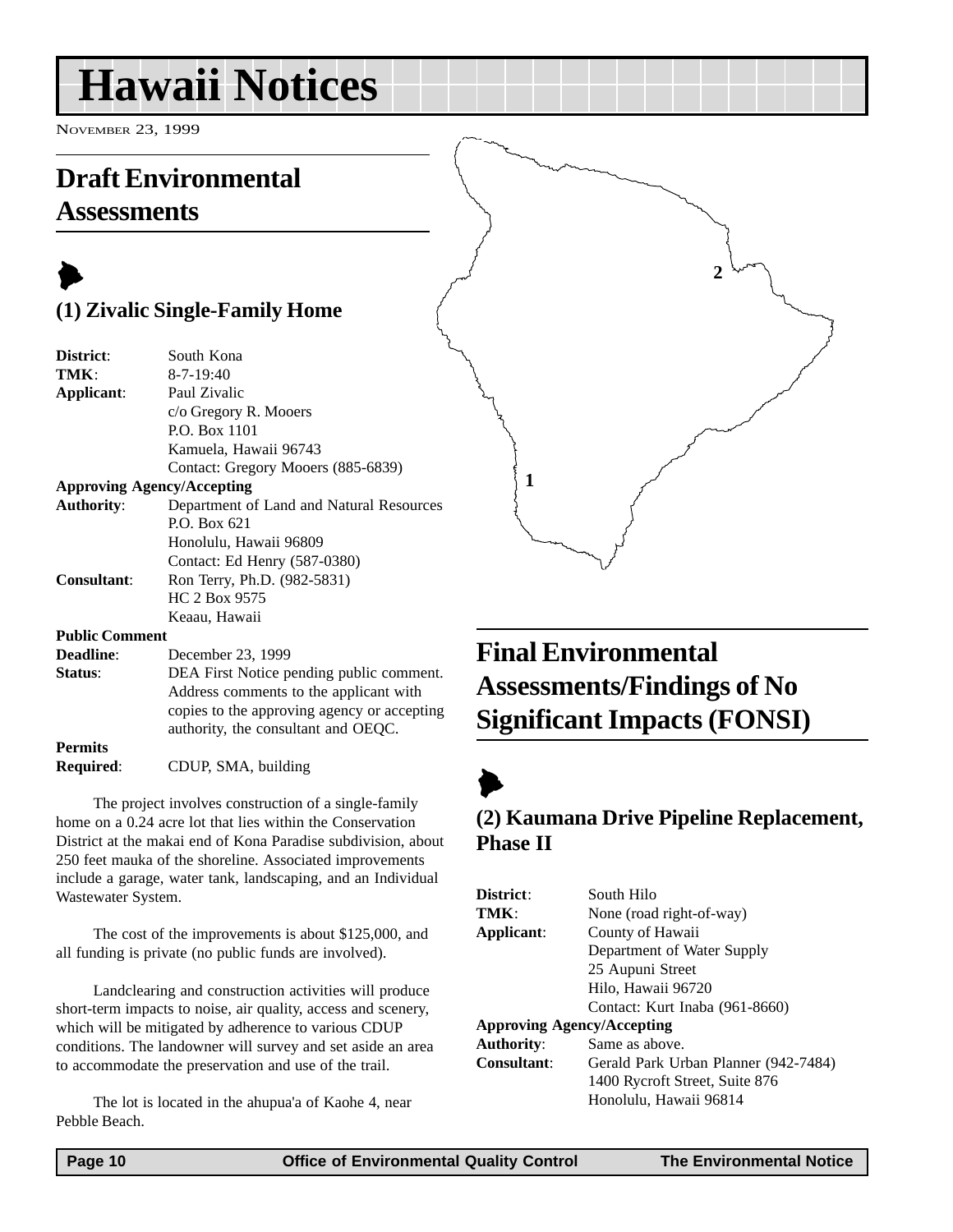<span id="page-10-0"></span>

| <b>Public Challenge</b> |                                         |
|-------------------------|-----------------------------------------|
| <b>Deadline:</b>        | December 23, 1999                       |
| Status:                 | FEA/FONSI issued, project may proceed.  |
| Permit                  | Grubbing, Grading, Excavation and       |
| <b>Required:</b>        | Stockpiling; Best Management Practices; |
|                         | Work Within County Highway; Variance    |
|                         | from Pollution Controls; NPDES Permit   |

The Department of Water Supply, County of Hawaii, proposes to construct improvements to a section of its South Hilo Water System. The proposed project is planned within the right-of-way of Kaumana Drive in the ahupua'a of Punahoa 1 and Ponohawai, District of South Hilo, County, Island, and State of Hawaii.

The purpose of the project is to replace an existing 5 inch and 6-inch galvanized iron waterline, which is about 43+ years old, in deteriorated condition, and prone to leaking. Approximately 5,900 LF of 8-inch ductile iron pipe will be installed along Kuamana Drive between Hokulani Street on the west and Ainako Avenue on the east. Most, if not all of the waterline will be installed within the road shoulder on either side of Kaumana Drive.

Approximately 1,200 LF of high pressure 6-inch ductile iron pipe will be installed parallel with the 8-inch line between Alahelenui Street and a private road. The purpose of the high pressure lines is to insure that each customer is serviced with a minimum of 40 psi static pressure. The Department of Water Supply will also install 4-inch ductile iron pipe within three private roads (or shared driveways off Kaumana Drive). The lengths of pipe for the unidentified roads are 300, 285, and 530 LF respectively.

New fire hydrants will be installed and existing fire hydrants removed from existing lines and reinstalled on the new waterline. The fire hydrants are spaced per requirements of the Hawaii County Fire Department. Existing water meters within the right-of-way and private roads (or driveways) will be relocated inside the properties being serviced. Service connections and installation of new water meters will be performed at no cost to the customer.

The cost of the project is estimated at \$1.0 million and will be funded by the Department of Water Supply Capital Improvements Program. Construction work will commence in the last quarter of 1999 with an estimated completion in 12 months.

## **Previously Published Projects Pending Public Comments**

#### **Draft Environmental Assessments**

#### 6 **Kawananakoa Hall Demolition and Reconstruction**

| Applicant:            | County of Hawaii                    |
|-----------------------|-------------------------------------|
|                       | Department of Parks and Recreation  |
|                       | 25 Aupuni Street                    |
|                       | Hilo, Hawaii 96720                  |
|                       | Contact: Glen Miyao, (808) 961-8311 |
|                       | <b>Approving Agency/Accepting</b>   |
|                       | <b>Authority:</b> Same As Above     |
| <b>Public Comment</b> |                                     |
| <b>Deadline:</b>      | December 8, 1999                    |

#### 6 **Kuki'o Resort Utility Easements**

| Applicant:                 | WB Kukio Resort LLC                      |
|----------------------------|------------------------------------------|
|                            | 395 Oyster Point, Suite 309              |
|                            | South San Francisco, CA 94080            |
|                            | Contact: Ed Divita & Mike Meldman (650-  |
|                            | 465-7256)                                |
| Approving Agency/Accepting |                                          |
| Authority:                 | Department of Land and Natural Resources |
|                            | ו^∠ החת                                  |

#### P.O. Box 621 Honolulu, Hawaii 96809 Contact: Lauren Tanaka (587-0385)

#### **Public Comment**

**Deadline**: December 8, 1999

#### 6 **Kukuihaele Exploratory Well**

**Applicant**: County of Hawaii Department of Water Supply 25 Aupuni Street Hilo, Hawaii 96720 Contact: Keith Okamoto (961-8660) **Approving Agency/Accepting Authority**: Same as above. **Public Comment Deadline**: December 8, 1999

#### 6 **Pu'u 'Alala Radio Tower**

| Applicant: | Buddy Gordon, Big Island Radio |
|------------|--------------------------------|
|            | 688 Kinoole Street             |
|            | Hilo, Hawaii 96720             |
|            | Contact: Ron Terry (982-5831)  |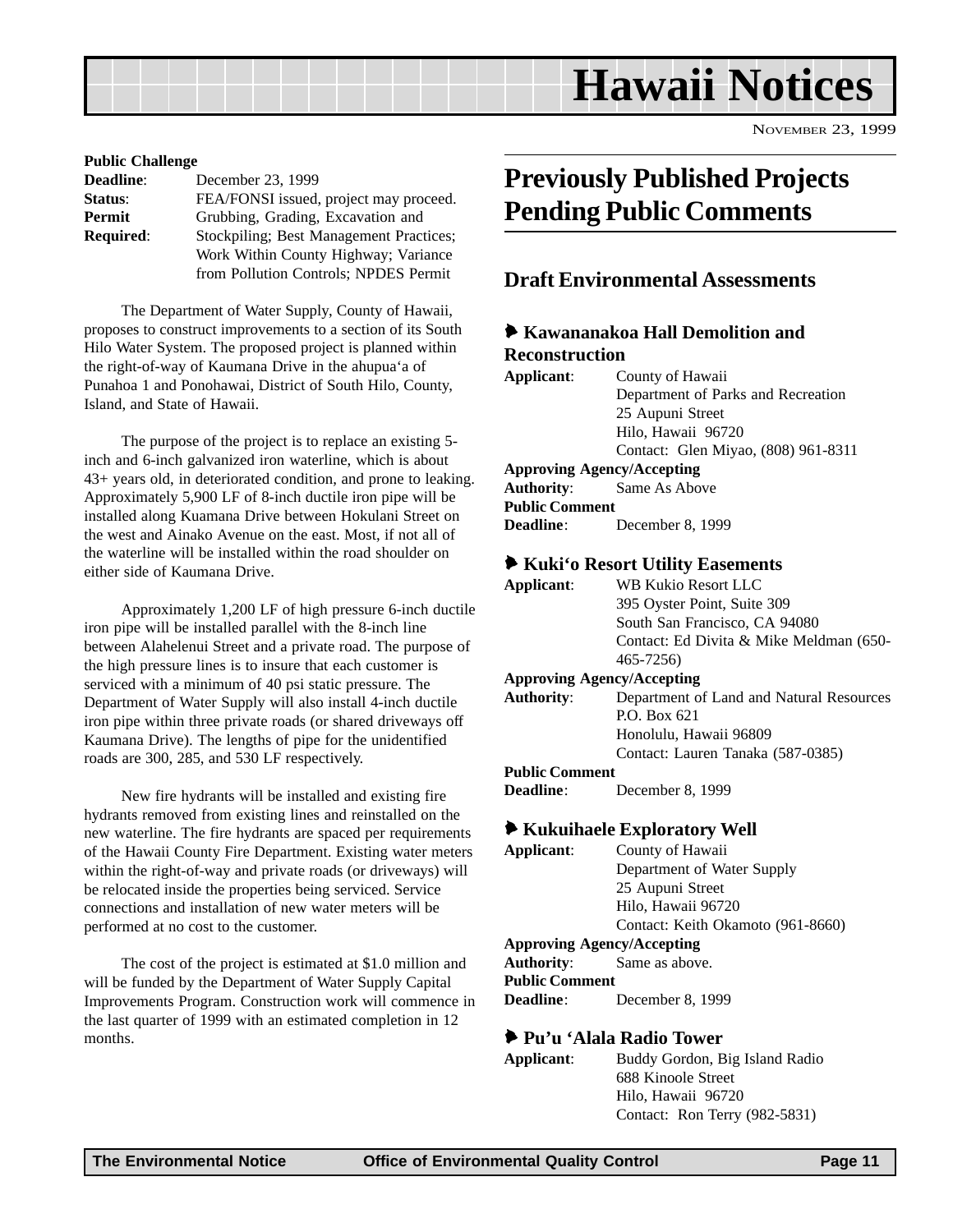## <span id="page-11-0"></span>**Hawaii Notices**

NOVEMBER 23, 1999

#### **Approving Agency/Accepting**

**Authority**: County of Hawaii Planning Department 25 Aupuni Street, #109 Hilo, Hawaii 96720 Contact: Phyllis Fujimoto or Susan Gagorik (961-8288) **Public Comment Deadline**: December 8, 1999

#### **Final Environmental Impact Statements**

#### 6 **Mamalahoa Highway Bypass Road**

| Applicant:        | 1250 Oceanside Partners dha Oceanside    |
|-------------------|------------------------------------------|
|                   | 1250                                     |
|                   | 78-6831 Ali'i Drive, Suite #K-15         |
|                   | Kailua-Kona, Hawaii 96740                |
|                   | Contact: Mr. Robert Stuit (324-1500)     |
|                   | <b>Approving Agency/Accepting</b>        |
| <b>Authority:</b> | County of Hawaii                         |
|                   | Department of Public Works               |
|                   | 25 Aupuni Street, Suite 202              |
|                   | Hilo, Hawaii 96720                       |
|                   | Contact: Jiro Sumada (961-8321)/Tom Pack |
|                   | $(327 - 3530)$                           |
| Status:           | FEIS currently being reviewed by the     |
|                   | Department of Public Works, County of    |
|                   | Hawaii.                                  |

#### 6 **Saddle Road Improvement**

| Contact: Kenneth Au (587-1843) |
|--------------------------------|
|                                |

#### **Approving Agency/Accepting**

| <b>Authority:</b> | Governor, State of Hawaii                   |
|-------------------|---------------------------------------------|
|                   | c/o Office of Environmental Quality Control |
|                   | 235 South Beretania Street, Suite 702       |
|                   | Honolulu, Hawaii 96813                      |
| Status:           | FEIS currently being reviewed by OEQC.      |
|                   |                                             |

## **Federal Record of Decision**

#### 6 **Lower Hamakua Ditch Watershed Project**

**Applicant**: USDA Natural Resources Conservation Service P.O. Box 50004 Honolulu, Hawaii 96850 **Approving Agency/Accepting Authority**: Same as above.

Kenneth M. Kaneshiro, Responsible Federal Official for projects administered under the provisions of Public Law 83- 566 in the State of Hawaii, is hereby providing notification that a record of decision to proceed with the installation of the Lower Hamakua Ditch Watershed project, signed November 1, 1999, is available.

The record of decision documents the intent to implement Alternative 3 - Repair and Restoration of the Lower Hamakua Ditch. The project will provide a stable, adequate, and affordable supply of agricultural water to farmers and other agricultural producers in the Lower Hamakua Ditch service area.

The record of decision documents that the Lower Hamakua Ditch Watershed project uses all practicable means, consistent with other essential considerations of national policy, to meet the goals established in the National Environmental Policy Act. The FEIS has been prepared, reviewed, and accepted in accordance with the National Environmental Policy Act.

For further information or single copies of this record of decision contact Kenneth M. Kaneshiro, State Conservationist, Natural Resources Conservation Service, 300 Ala Moana Blvd. Room 4-118, P.O. Box 50004, Honolulu, Hawaii, 96850. Telephone 808-541-2600 ext. 100.

## **Supplemental EIS Not Required**



#### **Abalone Production in Kona**

The Natural Energy Laboratory of Hawaii Authority proposes to sublease a 10-acre parcel at Keahole Point, North Kona to the Big Island Abalone Corporation for construction and operation of an abalone farm. The proposed abalone farm will consist of 500 tanks which will be used for raising algae and abalone.

The ground area to be disturbed by the proposed project, abalone production processes and seawater return disposal were fully assessed in the Final EIS for the Development Plan for the Hawaii Ocean Science and Technology Park and Expansion of the Natural Energy Laboratory of Hawaii (1985) and Final Supplemental EIS for the Alternative Methods of Seawater Return Flow Disposal (1987).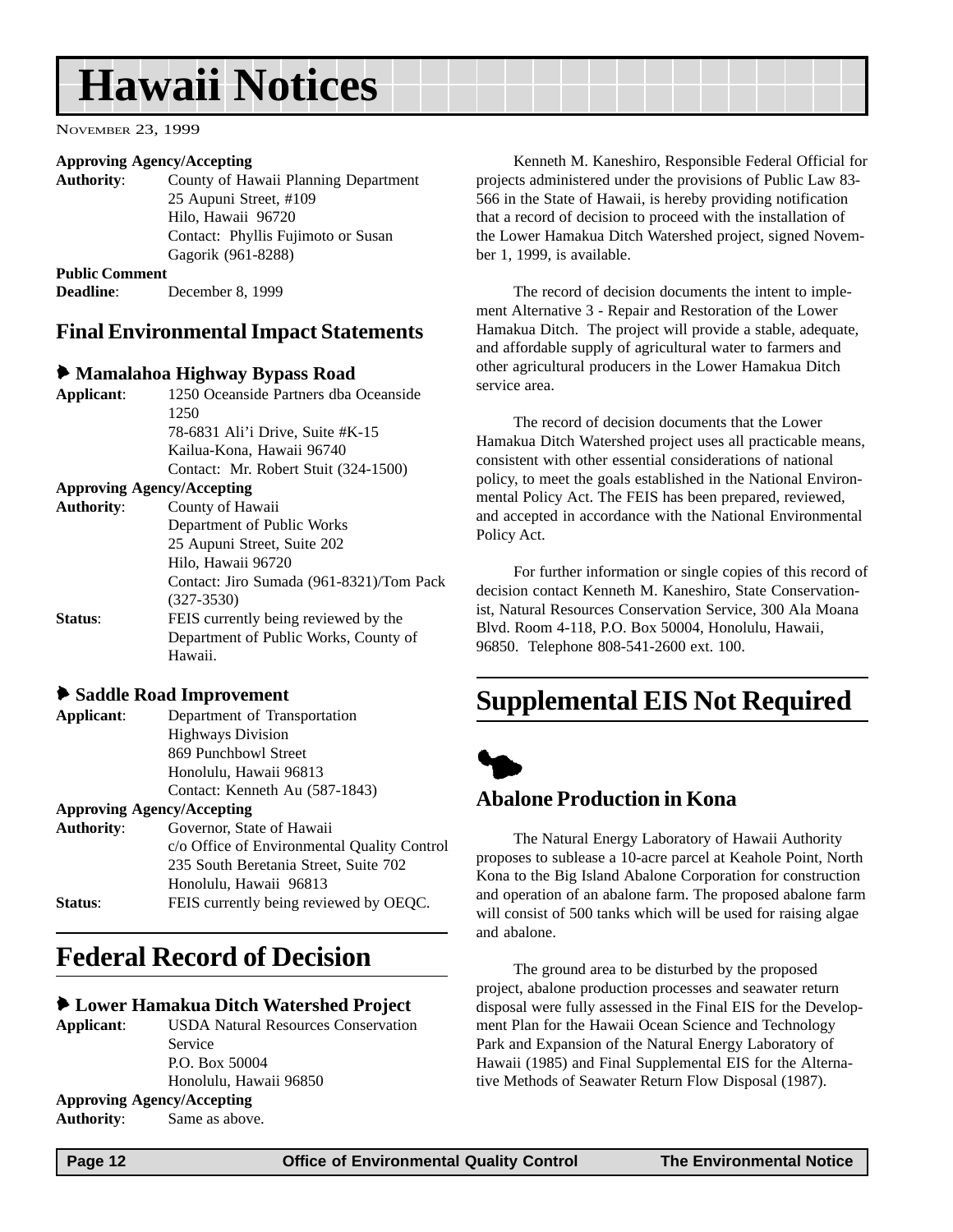<span id="page-12-0"></span>

NOVEMBER 23, 1999

The Natural Energy Laboratory of Hawaii Authority has reviewed the project and found that "the project will not modify effects disclosed in previously accepted EISs."

According to the EIS rules, applicants shall prepare supplemental environmental impact statements whenever the proposed action for which a statement was accepted has been modified to the extent that new or different environmental impacts are anticipated. A supplemental statement shall be warranted when the scope of an action has been substantially increased, when the intensity of environmental impacts will be increased, when the mitigating measures originally planned are not to be implemented, or where new circumstances or evidence have brought to light different or likely increased environmental impacts not previously dealt with.

After reviewing the September 1999, Project Description and Environmental Review, discussing this matter with HOST/NELHA, conducting a site assessment and analyzing the facts in accordance with the above regulations, OEQC has concluded that no new or different environmental impacts are anticipated and that a supplemental environmental impact statement is not required for this project.

Should you have any questions, please call Jeyan Thirugnanam at 586-4185.



## **Draft Environmental Assessments**

 $\bullet$ 

#### **(1) Batesole Forest Stewardship Project**

| District:             | Kawaihau                                 |
|-----------------------|------------------------------------------|
| TMK:                  | 4-9-9-9-CPR-8                            |
| Applicant:            | Allan Batesole                           |
|                       | 2072 Shiloh Avenue                       |
|                       | Milpitas, California 95035               |
|                       | <b>Approving Agency/Accepting</b>        |
| <b>Authority:</b>     | Department of Land and Natural Resources |
|                       | Division of Forestry and Wildlife        |
|                       | 1151 Punchbowl Street, Room 325          |
|                       | Honolulu, Hawaii 96813                   |
|                       | Contact: Nelson Ayers (587-4175)         |
| <b>Consultant:</b>    | Hawaii Reforestation Nursery Services,   |
|                       | LLC                                      |
|                       | 5023 D Moa Road                          |
|                       | Kapaa, Hawaii 96746                      |
|                       | Contact: John Edson (821-8829)           |
| <b>Public Comment</b> |                                          |
| Deadline:             | December 23, 1999                        |
|                       |                                          |

**Status**: DEA First Notice pending public comment. Address comments to the applicant with copies to the approving agency or accepting authority, the consultant and OEQC.



#### **Permits Required**: Forest Stewardship Project

Allan Batesole proposes to plant various high valued hardwood trees for timber production, derive periodic income through selective logging of the plantation, develop understory crops to create a sustainable long-term agroforestry system, and to improve an aesthetically pleasing forest landscape on 7 acres near Moloa'a, Kauai, Hawaii.

The property was previously in sugar and intensive papaya production and we anticipate no negative impacts as a result of planting trees. About 4,000 trees will be planted in all at an initial spacing of 8 by 10 feet. Species selected for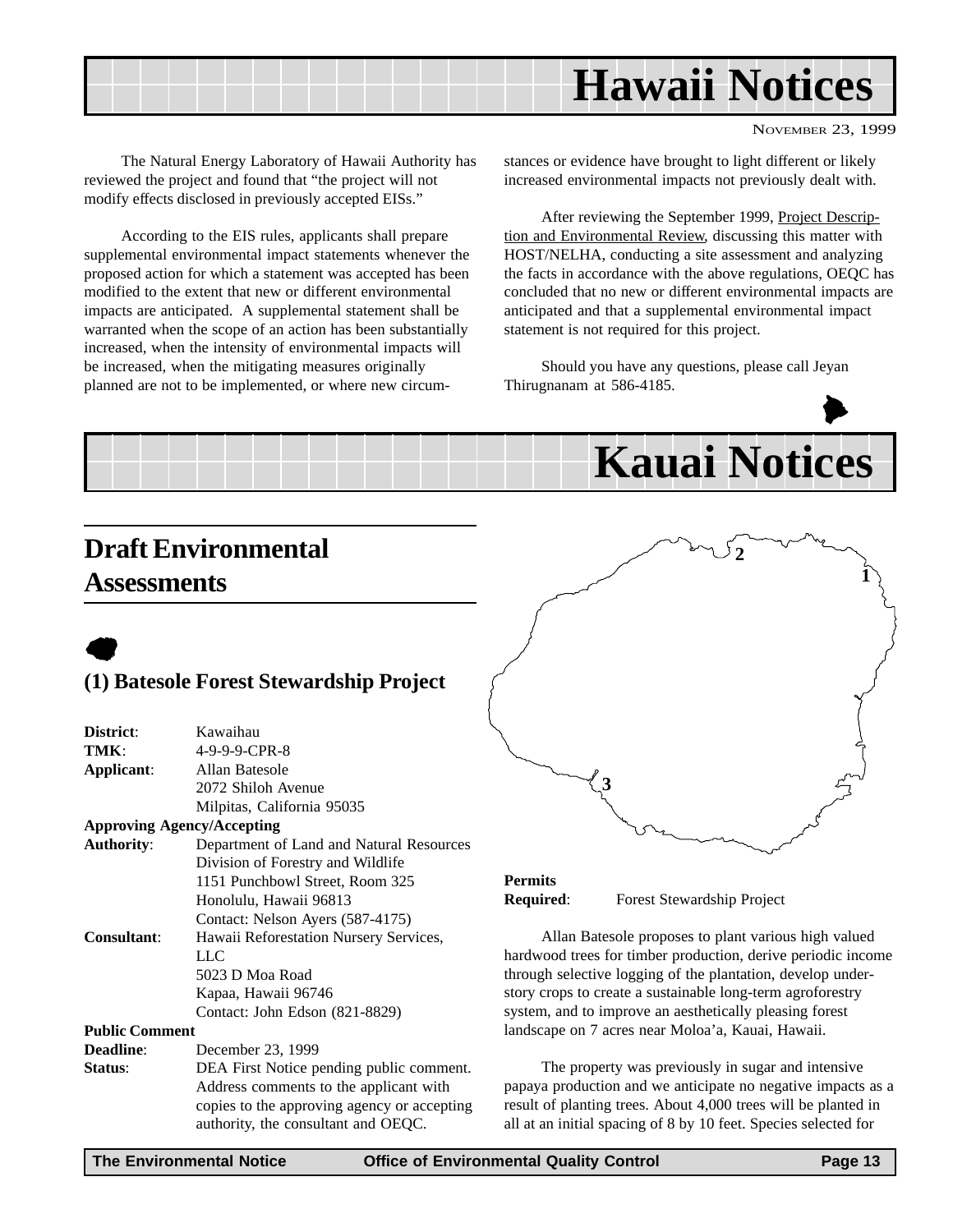## <span id="page-13-0"></span>**Kauai Notices**

NOVEMBER 23, 1999

this project include *Acacia koa, Acacia koaia, Cassia siamea, Cordia subcordata, Dalbergia sissoo, Dalbergia melanozylon, Eucalyptus deglupta, Eucalyptus dunnii, Khaya snegalensis, Swietenia mahogani, Swietenia macrophylla, Tectona grandis, Thespesia populnea,* and *Toona ciliata.* Plantation maintenance will include mowing of inter-rows and minimal herbicide treatment of aggressive weeds only when necessary. Tree growth will be monitored and fertilizer will be applied as needed.



## **(2) Hanalei Bridge Repair Work**

| <b>District:</b>                  | Hanalei                                  |
|-----------------------------------|------------------------------------------|
| TMK:                              | N/A                                      |
| Applicant:                        | Department of Transportation             |
|                                   | Highways Division, Kauai District        |
|                                   | 3060 Eiwa Street, Room 205               |
|                                   | Lihue, Hawaii 96766                      |
|                                   | Contact: Steve Kyono (274-3111)          |
| <b>Approving Agency/Accepting</b> |                                          |
| <b>Authority:</b>                 | Same as above.                           |
| Consultant:                       | Wilson Okamoto & Associates, Inc.        |
|                                   | 1907 South Beretania Street, Suite 400   |
|                                   | Honolulu, Hawaii 96826                   |
|                                   | Contact: John Sakaguchi (946-2277)       |
| <b>Public Comment</b>             |                                          |
| Deadline:                         | December 23, 1999                        |
| Status:                           | DEA First Notice pending public comment. |
|                                   | Address comments to the applicant with   |
|                                   | copies to the consultant and OEQC.       |
| <b>Permits</b>                    |                                          |
| <b>Required:</b>                  | None                                     |
|                                   |                                          |

The Hanalei Bridge crosses the Hanalei River at milepost 1.19 on Kuhio Highway (Kauai Belt Road) Route 560, in the Hanalei District, Kauai. Originally fabricated in 1912 by Hamilton & Chambers of New York, the Hanalei Bridge is a one-lane, single span, steel bridge with timber deck and reinforced concrete abutments. The Bridge has a total length of 113 feet, a 17-foot wide horizontal clearance at the deck, a 15-foot high vertical clearance from the deck, and a posted load limit of 15 tons. The Hanalei Bridge is under the jurisdiction of the State of Hawaii, Department of Transportation, Highways Division, Kauai District. On August 9, 1978, the U.S. Secretary of the Interior determined that the Hanalei Bridge was eligible for listing in the National Register of Historic Places.

Based on shortcomings identified during inspection and load tests and the comments expressed at the March 11, 1999 public informational meeting, the State of Hawaii Department of Transportation Highways Division, Kauai District has determined that removal and replacement of the original Pratt Trusses is the preferred alternative for the Hanalei Bridge. The replacement Pratt Trusses will be of similar appearance as the existing truss and would also be constructed of steel. The one-lane timber deck travel surface will be retained. The pedestrian railings and the entire structure will be painted. The Warren trusses will also be repaired as necessary. The replacement truss would retain without change the Bridge's purpose and alignment. Because Kuhio Highway and the Hanalei Bridge are the sole access to the Hanalei and to the other North Shore communities west of Hanalei, the Bridge will remain in service during the bridge removal and replacement work.

## **Draft Environmental Impact Statements**



#### **(3) Kapalawai Resort**

| Waimea                                      |
|---------------------------------------------|
| $1 - 7 - 5:01$                              |
| Destination Villages Kauai, LLC             |
| 4439 Via Abrigada                           |
| Santa Barbara, CA 93110                     |
| Contact: Lewis Geyser (805-687-8788)        |
| <b>Approving Agency/Accepting</b>           |
| County of Kauai, Planning Department        |
| 4444 Rice Street, Suite 473                 |
| Lihue, Hawaii 96766                         |
| Contact: Keith Nitta (241-6677)             |
| Helber Hastert & Fee, Planners              |
| 733 Bishop Street, Suite 2590               |
| Honolulu, Hawaii 96813                      |
| Contact: Scott Ezer (545-2055)              |
| <b>Public Comment</b>                       |
| January 7, 2000                             |
| DEIS First Notice pending public comment.   |
| Address comments to the applicant with      |
| copies to the approving agency or accepting |
| authority, the consultant and OEQC.         |
| State land use, SMP, zoning amendment,      |
| general plan amendment                      |
|                                             |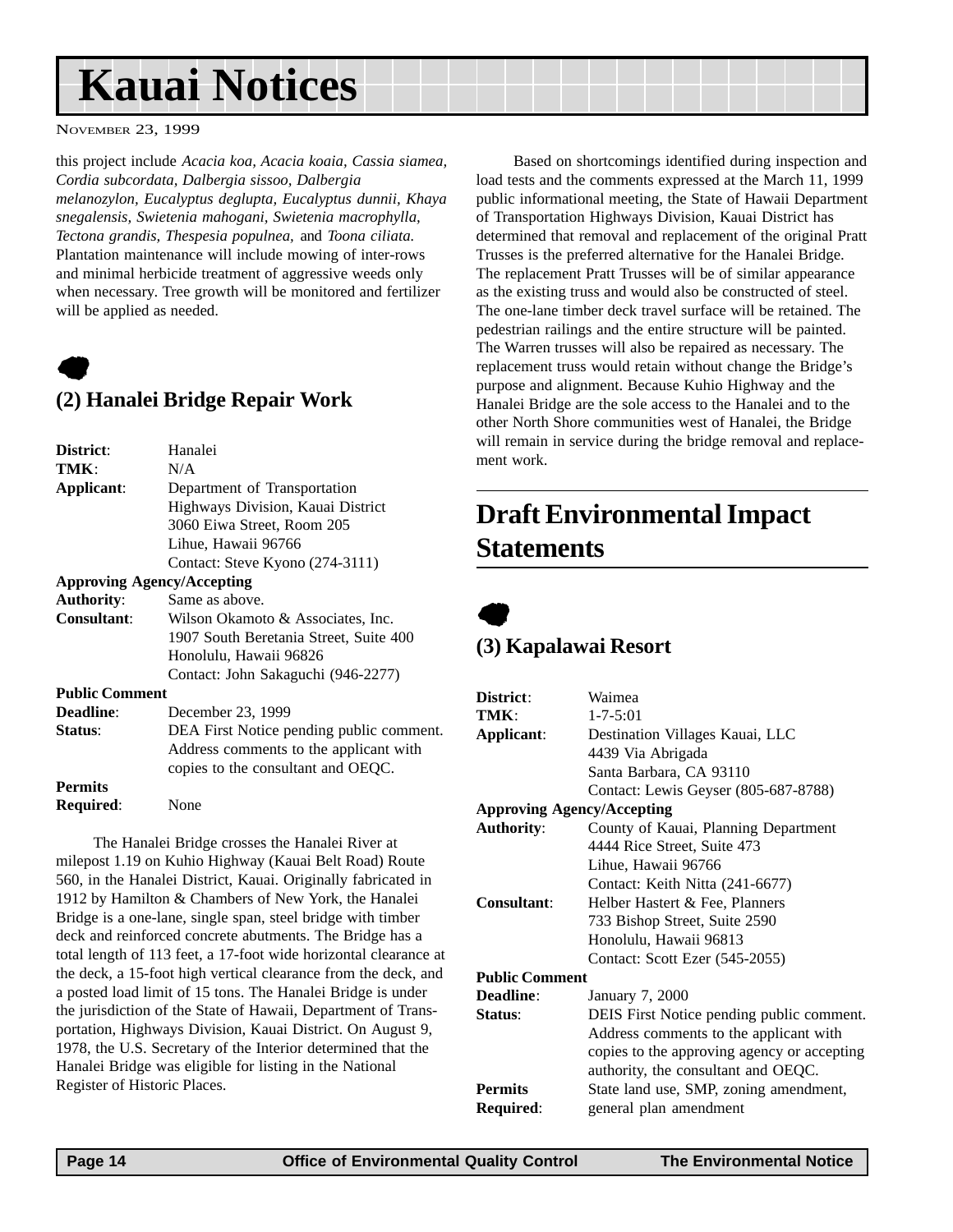<span id="page-14-0"></span>

The 170-acre Kapalawai property is located in the *ahupua'a* of Makaweli, in the judicial district of Waimea, on the west side of the island of Kauai, Hawaii. The property is located on a gently sloped piece of land between the shoreline and Kaumualii Highway, the respective southern and northern boundaries of the project site. Aakukui Stream marks the eastern boundary of the property, while agricultural lands are located to the west. The project site is owned in portion by three entities: (1) Gay & Robinson, Inc.; (2) Robinson Family Partners (RFP); and (3) Bruce Robinson. Lease of the property is held by Destination Villages Kauai, LLC (DVK), represented by its President, Lewis Geyser.

The proposed resort includes 250 visitor units (or cottages) that are dispersed throughout the project site, resulting in an overall density of 1.5 units per acre. Approximately 164 of the units will be free-standing and 86 units will be duplex units. Each of the single-story cottages will be about 400 square feet in size, with a 200 square foot deck. No cooking facilities, phones, or televisions will be provided for the units.

A main pedestrian arterial, which will meet Americans with Disabilities Act (ADA) requirements, will connect cottages with adjacent parking areas and activity centers.

One of the focal points for the proposed resort will be the former Robinson Family residence. The general plan for the residence is to develop the main house and attached structures as a greeting space and as a museum, administration, and meeting room area.

Amenities provided at the resort will include: Two restaurants; snackbar; museum (in the former family residence); bar/lounge (in the former family residence); three swimming pools; a fitness center/beach club; sport courts (tennis, basketball, volleyball, badminton); amphitheater; and 465 parking spaces.

A wastewater treatment plant is proposed to handle all wastewater generated by the project, and will be located on the northern portion of the property, between the main house and Kaumualii Highway.

In addition, a second focal point for the project will be the preservation of a 6.5-acre fishpond located in the central portion of the property. Silt and noxious vegetation will be removed from the pond, re-establishing its open water character.

No land use designation changes for the conservationzoned strip of land parallel to the shoreline are planned. The applicant will seek a general plan amendment from agricultural and open to resort.

## **Previously Published Projects Pending Public Comments**

#### **Draft Environmental Assessments**

#### 7 **Lawai Road Pipeline Replacement, Kukuiula Bay to Spouting Horn**

| Applicant:                        | County of Kauai                  |  |  |
|-----------------------------------|----------------------------------|--|--|
|                                   | Department of Water              |  |  |
|                                   | 4398 Pua Loke Street             |  |  |
|                                   | Lihue, Hawaii 96766              |  |  |
|                                   | Contact: William Eddy (245-5412) |  |  |
| <b>Approving Agency/Accepting</b> |                                  |  |  |
| <b>Authority:</b> Same as above.  |                                  |  |  |
| <b>Public Comment</b>             |                                  |  |  |
| <b>Deadline:</b>                  | December 8, 1999                 |  |  |
|                                   |                                  |  |  |



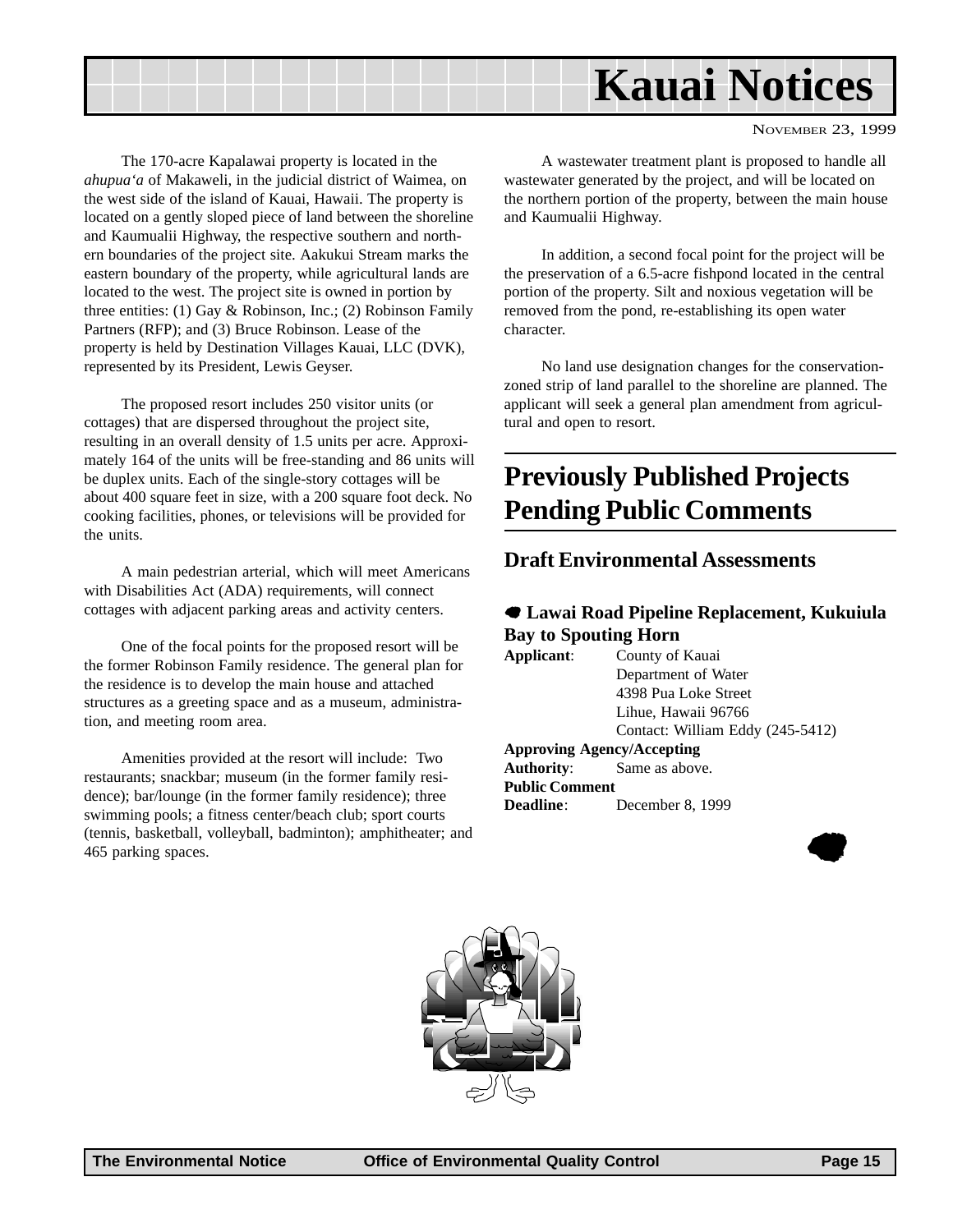## **Shoreline Notices**

NOVEMBER 23, 1999

## **Shoreline Certification Applications**

Pursuant to § 13 -222-12, HAR the following shoreline certification applications are available for inspection at the DLNR District Land Offices on Kauai, Hawaii and Maui and at Room 220, 1151 Punchbowl St., Honolulu, Oahu (Tel: 587-0414). All comments shall be submitted in writing to the State Land Surveyor, 1151 Punchbowl Street, Room 210, Honolulu, HI 96813 and postmarked no later than fifteen (15) calendar days from the date of the public notice of the application.

| Case<br>No. | Date<br>Received | Location                                                                                                                                                                                     | Applicant                                                           | Tax Map<br>Key                                                   |
|-------------|------------------|----------------------------------------------------------------------------------------------------------------------------------------------------------------------------------------------|---------------------------------------------------------------------|------------------------------------------------------------------|
| MA-144      | 11/02/99         | Lot 13 of the Ulmer Subdivision<br>being a portion of Grant 3343<br>to Claus Spreckels at<br>Spreckelsville, Wailuku, Maui,<br>Hawaii (Vacant - Makai of Hana<br>Highway)                    | A&B Properties, Inc.                                                | $3 - 8 - 002$ :<br>008                                           |
| $0A - 750$  | 11/02/99         | Lot 7 Kawailoa Beach Lots<br>Section "E" being a portion of<br>Land Commission Award 7713<br>Apana 33 to V. Kamamalu at<br>Kawailoa, Waialua, Oahu, Hawaii<br>(61-725 Papailoa Rood Haleiwa) | DJNS Surveying and<br>Mapping, Inc., for<br>Richard Holland         | $6 - 1 - 004$ :<br>068                                           |
| $KA-142$    | 11/02/99         | Lot 55 Land Court Application<br>1160 Hanalei, Kauai, Hawaii<br>(4906 Weke Road, Hanalei,<br>Kauai)                                                                                          | Esaki Surveying and<br>Mapping, Inc., for Nathan<br>Hamar           | $5 - 5 - 001$ :<br>012                                           |
| $0A - 751$  | 11/08/99         | Lot 1. File Plan 279, Niu Beach<br>Lots Por. Former Kalanianaole<br>Highway and Accreated Land at<br>Niu, Waikiki, Honolulu, Oahu,<br>Hawaii (5857 Kalanianaole Hwy)                         | Walter P. Thompson, Inc.,<br>for Steven K. Baker                    | $3 - 7 - 002$ :<br>001                                           |
| $MA - 218$  | 11/03/99         | Being a portion of Land<br>Commission Award 11,216 Apana<br>21 to Kekauonohi at Palauea,<br>Honuaula, Makawao, Maui, Hawaii<br>(4492, 4500, 4506 & 4516 Makena<br>Road)                      | ControlPoint Surveying,<br>Inc., for Palauea Bay<br>Properties, LLC | $2 - 1 - 011:$<br>015 & 018<br>$(1$ ot 50,<br>$51, 52 \&$<br>53) |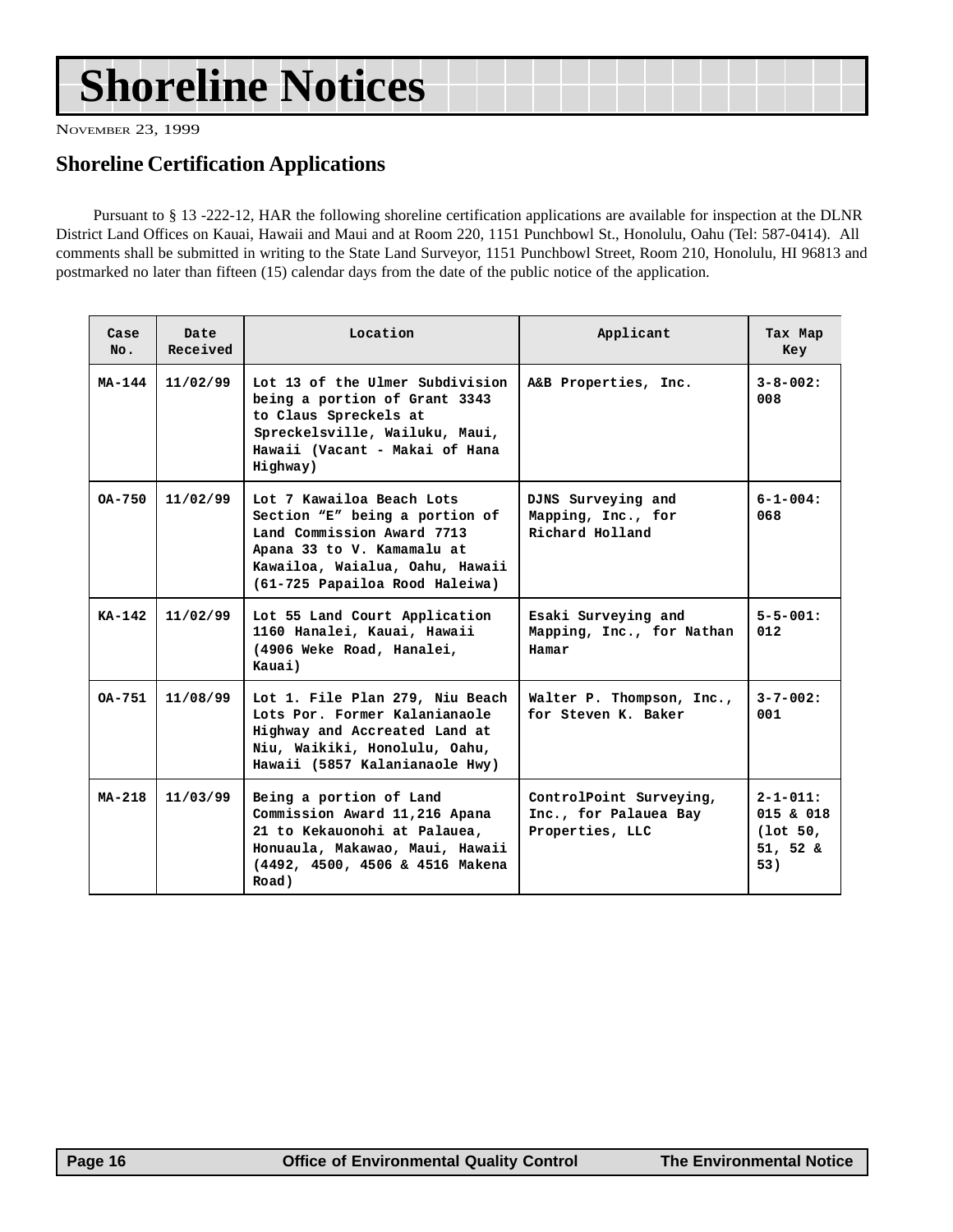<span id="page-16-0"></span>

|  | <b>Shoreline Notices</b> |  |
|--|--------------------------|--|
|  |                          |  |

#### **Shoreline Certifications and Rejections**

Pursuant to §13-222-26, HAR the following shorelines have been certified or rejected by the DLNR. A person may appeal a certification or rejection to the BLNR, 1151 Punchbowl Street, Room 220, Honolulu, HI 96813, by requesting in writing a contested case hearing no later than twenty (20) calendar days from the date of public notice of certification or rejection.

| Case<br>No.                | Date<br>Cert/Rej      | Location                                                                                                                                                                                                  | Applicant                                                                    | Tax Map<br>Key                                            |
|----------------------------|-----------------------|-----------------------------------------------------------------------------------------------------------------------------------------------------------------------------------------------------------|------------------------------------------------------------------------------|-----------------------------------------------------------|
| OA-737                     | Withdrawn<br>10/23/99 | Lot 157-160 (incl) (Map 26); 297<br>(Map 45); 2697 (Map 274) and<br>portion of lot 11728 (Map 864) of<br>Ld Ct App 1069, at Honouliuli,<br>Ewa, Oahu, Hawaii (Vacant -<br>Oneula Beach Park)              | Towill, Shigeoka &<br>Associates, for<br>Haseko Homes, Inc.                  | $9 - 1 - 12:5$<br>& 25 & 9-<br>$1 - 11: 7 - 3$<br>(incl.) |
| OA-737                     | Certified<br>10/13/99 | Lot 157-160 (incl) (Map 26; 297)<br>(Map 45); 2697 (Map 274) and<br>portion of lot 11728 (Map 864) of<br>Land Court Application 1069, at<br>Honouliuli, Ewa, Oahu, Hawaii<br>(Vacant - Oneula Beach Park) | Towill, Shigeka &<br>Associates, for<br>Haseko Homes, Inc.                   | $9 - 1 - 12:5$<br>& 25 & 9-<br>$1 - 11: 7 - 3$<br>(inc1.) |
| KA-<br>140(K)<br>$A-139$ ) | Certified<br>11/10/99 | Lot 12, Aliomanu Estates, File<br>Plan 2023, Papaa, Kawaihau, Kauai<br>(no address, Kawaihau, Kauai)                                                                                                      | Wagner Engineering,<br>Inc., for Norman<br>Caris                             | $4 - 9 - 05:$<br>027                                      |
| OA-746                     | Certified<br>11/10/99 | Lot 26, Pupukea-Paumalu Beach<br>Lots at Pupukea, Koolauloa, Oahu,<br>Hawaii (59-347 Ke-Nui Road,<br>Haleiwa)                                                                                             | Walter P. Thompson,<br>Inc., for Peter<br>Johnson                            | $5 - 9 - 003:$<br>002                                     |
| $HA-218$                   | Certified<br>11/10/99 | The whole of R.P. 3804, L.C. Aw.<br>7958 Ap. 2 to Keliinohokaha at<br>Honalo, North Kona, Hawaii<br>(Vacant - Government Road between<br>Keauhou and Kainaliu)                                            | Wes Thomas<br>Associates, for Gary<br>Brand                                  | $7 - 9 - 005:$<br>013                                     |
| $OA - 642$                 | Certified<br>11/10/99 | Lot 2A Land Court Application<br>1502 (Map 1), at Malae, Kaneohe,<br>Koolaupoko, Oahu, Hawaii (44-226<br>Malae Place, Kaneohe)                                                                            | Towill, Shigeoka &<br>Associates, Inc., for<br>Mr. and Mr. Bert<br>Werjefelt | $4 - 4 - 021:$<br>010                                     |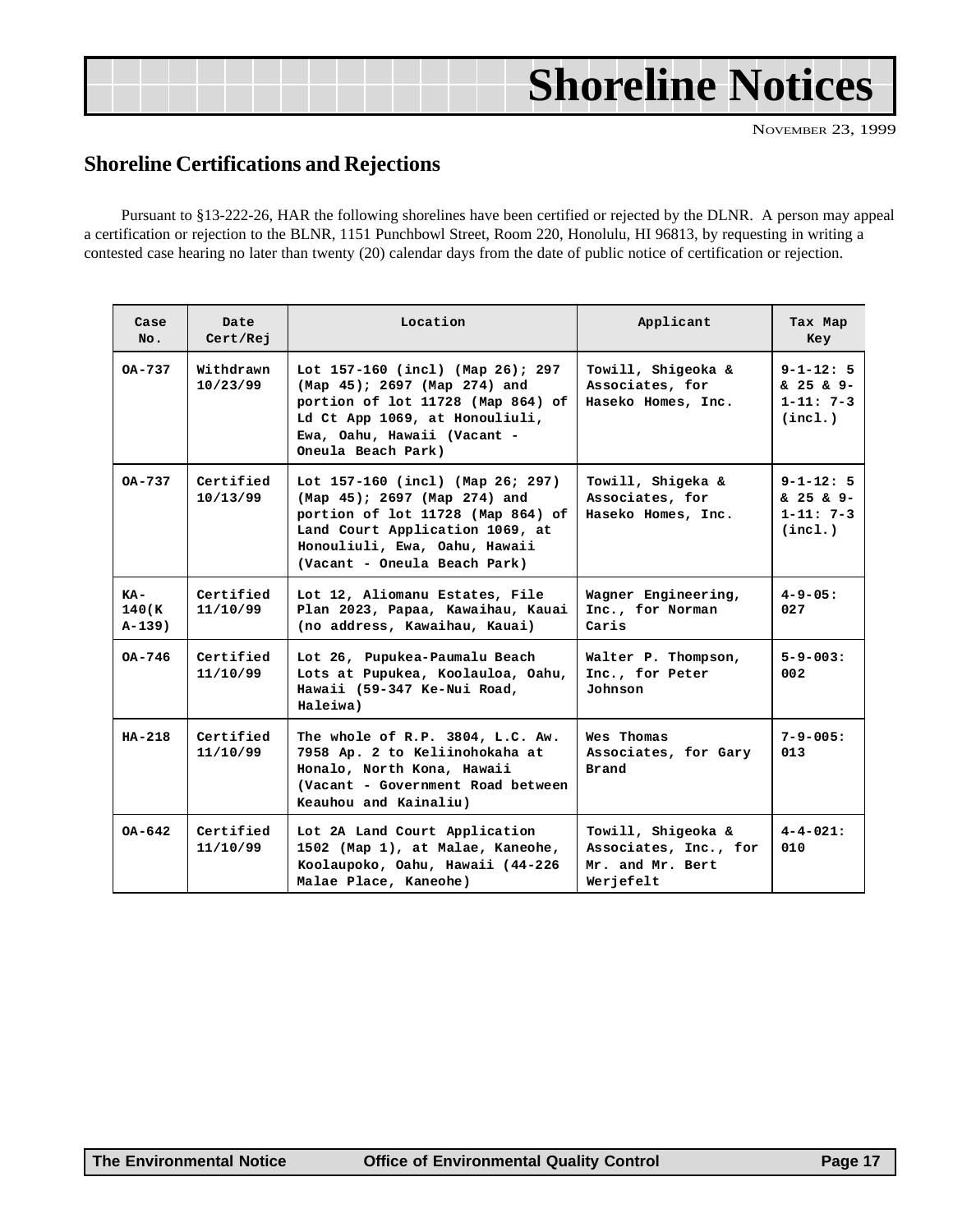## <span id="page-17-0"></span>**Coastal Zone News**

NOVEMBER 23, 1999

### **Federal Consistency Reviews**

The Hawaii Coastal Zone Management (CZM) Program has received the following federal actions to review for consistency with the CZM objectives and policies in Chapter 205A, Hawaii Revised Statutes. This public notice is being provided in accordance with section 306(d)(14) of the National Coastal Zone Management Act of 1972, as amended. For more information, please call John Nakagawa with the Hawaii CZM Program at 587-2878. Federally mandated deadlines require that comments be received by the date specified for each CZM consistency review and can be mailed to: David W. Blane, Director, Office of Planning, Department of Business, Economic Development and Tourism, P.O. Box 2359, Honolulu, Hawaii 96804. Or, fax comments to the Hawaii CZM Program at 587-2899.

## **(1) Komohana Street/Alenaio Stream Bridge Replacement, Hilo, Hawaii**

**Federal Action**: Department of the Army Permit

|                    | Federal Agency: U.S. Army Corps of Engineers, 438-9258 |
|--------------------|--------------------------------------------------------|
| Applicant:         | County of Hawaii Department of Public                  |
|                    | Works                                                  |
|                    | Contact: Paul Nash, 808-961-8327                       |
| <b>Consultant:</b> | M & E Pacific                                          |
|                    | Contact: Alan Tomita, 521-3051                         |
| <b>Location:</b>   | Hilo, Hawaii                                           |
| TMK:               | 2-3-37: 6, 2-3-43: 5, 2-3-44: 9, 2-3-48: 17-           |
|                    | $21 & 2 - 3 - 50$ : 12                                 |

#### **Proposed Action**:

Replace the existing bridge at the crossing of Alenaio Stream by Komohana Street and its corrugated metal arch culvert with a new bridge and a wider concrete box culvert to accommodate greater peak flows and reduce roadway damage and overtopping. The project also involves constructing two inlet channel walls; extending two floodwalls from the downstream side of the bridge about 210 feet along the south bank of Alenaio Stream and 50 feet along the north bank of the stream; install a concrete swale next to the south floodwall; widen the stream channel and level the stream bed; and construct a 12-foot wide by 140-foot long paved maintenance road into the stream channel.

**Comments Due**: December 7, 1999

## **(2) Place Existing Overhead Utility Lines Under Anahulu Bridge and Anahulu Stream, Haleiwa, Oahu**

**Federal Action**: Department of the Army Permit **Federal Agency**: U.S. Army Corps of Engineers, 438-9258

| Applicant:         | City & County of Honolulu Department of |
|--------------------|-----------------------------------------|
|                    | Design & Construction                   |
| <b>Consultant:</b> | Calvin Kim & Associates, Inc.           |
|                    | Contact: Conrad Shiroma, 593-8770       |
| <b>Location:</b>   | Anahulu Stream, Haleiwa, Oahu           |
| $TMK^+$            | $6-2-3$ , $6-6-1$ & $6-6-2$             |
|                    |                                         |

#### **Proposed Action**:

Place existing overhead utility lines under Anahulu Bridge and Anahulu Stream. The utility lines presently cross over the Anahulu Bridge. The conversion to underground lines involves two electrical ducts, four telephone ducts and two cable television ducts. Four ducts are to be installed under the sidewalk portion of the bridge and the remaining four ducts will be installed under Anahulu Stream without touching the stream banks using horizontal directional drilling

**Comments Due**: December 7, 1999

## **(3) Bathtub Beach Erosion Control Project, Laie, Oahu**

**Federal Action**: Department of the Army Permit

|                  | <b>Federal Agency: U.S. Army Corps of Engineers</b> |
|------------------|-----------------------------------------------------|
|                  | Contact: Lolly Silva, 438-9258                      |
| Applicant:       | Mr. Arne G. Westly                                  |
| <b>Location:</b> | Bathtub Beach, Laie, Oahu                           |
| TMK :            | $5 - 5 - 2: 3 \& 4$                                 |
|                  |                                                     |

#### **Proposed Action**:

Install a submerged sandbag groin to retain sand and control beach erosion at Bathtub Beach, Laie. Each sandbag is a sand-colored, porous polyester bag, 5' wide x 10' long x 18" high, and holds 2 cubic yards of sand. A total of about 24 cubic yards of sand will be used.

**Comments Due**: December 7, 1999

## **(4) Lease of Pearl Harbor Naval Shipyard Dry Dock No. 4**

**Federal Action**: Federal License or Permit **Federal Agency**:U.S. Navy

**Applicant**: Honolulu Shipyard, Inc. Contact: Frank McLaughlin, 848-6374

**Location**: Pearl Harbor, Oahu

#### **Proposed Action**:

Private lease of dry dock no. 4 at the Pearl Harbor Naval Shipyard for non-federal use for the period January 6- 19, 2000. The applicant proposes to lease the dry dock from the Navy to perform repairs to the cruise ship S.S. Independence.

**Comments Due**: December 7, 1999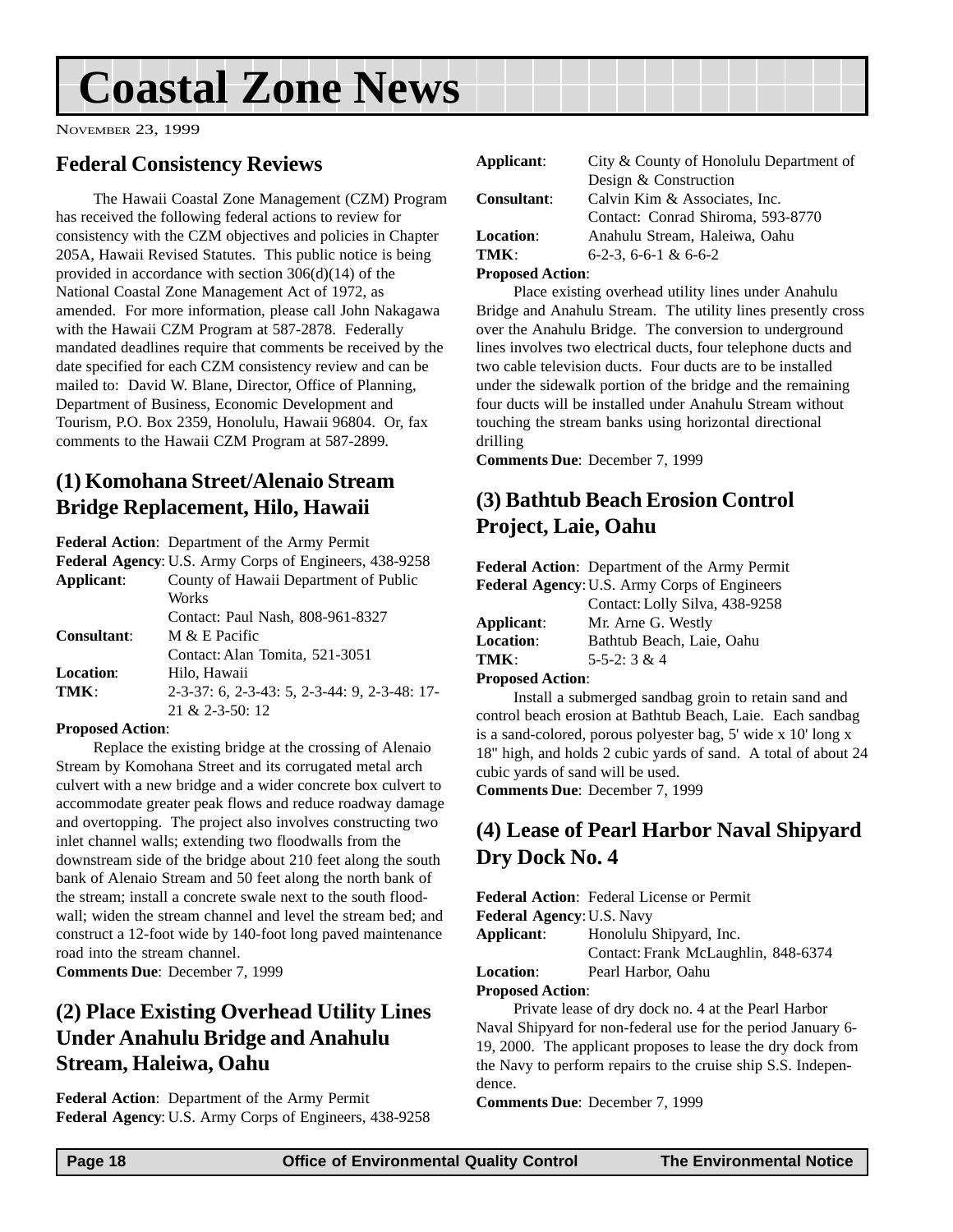## **Pollution Control Permits**

NOVEMBER 23, 1999

## <span id="page-18-0"></span>**Department of Health Permits**

The following is a list of some pollution control permits currently being reviewed by the State Department of Health. For more information about any of the listed permits, please contact the appropriate branch or office of the Environmental Management Division at 919 Ala Moana Boulevard, Honolulu.

| Branch &<br>Permit<br>Type                                                  | Applicant &<br>Permit Number                                                                            | Project Location                                                              | Pertinent<br>Dates | Proposed Use                                                                                             |
|-----------------------------------------------------------------------------|---------------------------------------------------------------------------------------------------------|-------------------------------------------------------------------------------|--------------------|----------------------------------------------------------------------------------------------------------|
| <i>Safe</i><br>Drinking<br>Water<br>Branch,<br>$586 - 4258$ ,<br>UIC Permit | Hawaii Electric<br>Light Co.<br>UH-1240                                                                 | Hill Plant #5<br>Reinjection Well<br>54 Halekauila St.,<br>$Hi$ $10$          | n/a                | Permit renewal<br>of one<br>injection well<br>for indstrl.<br>wastewater<br>(cooling water)<br>disposal. |
| <i>Safe</i><br>Drinking<br>Water<br>Branch,<br>$586 - 4258$ ,<br>UIC Permit | Assoc. of<br>Apartment Owners<br><i>UH-1282</i>                                                         | Kona Eastwind<br>Condominium<br>77-305 Kalani Way,<br>Kailua-Kona             | n/a                | Permit renewal<br>of 2 injection<br>wells for<br>sewage<br>disposal.                                     |
| <i>Safe</i><br>Drinking<br>Water<br>Branch,<br>$586 - 4258$ ,<br>UIC Permit | University of<br>Hawaii at Hilo<br>UH-1478                                                              | University of Hawaii<br>at Hilo<br>200 West Kawili St.,<br>Hilo               | n/a                | Permit renewal<br>of 3 injection<br>wells for<br>surface<br>drainage.                                    |
| <i>Safe</i><br>Drinking<br>Water<br>Branch,<br>$586 - 4258$ ,<br>UIC Permit | University of<br>Hawaii at Hilo<br><i>UH-1617</i>                                                       | University of Hawaii<br>at Hilo<br>200 West Kawili St.,<br><i>Hilo</i>        | n/a                | Permit renewal<br>of 2 injection<br>wells for<br>parking lot<br>drainage.                                |
| Safe<br>Drinking<br>Water<br>Branch,<br>$586 - 4258$ ,<br>UIC Permit        | Hawaii Army<br>National Guard,<br>Dept. of Defense 2, 1046 Leilani<br><i>State of Hawaii</i><br>UH-1940 | Army Aviation<br>Support Facility No.<br><i>St., Hilo</i>                     | n/a                | Permit renewal<br>of one<br>injection well<br>for surface<br>drainage.                                   |
| <i>Safe</i><br>Drinking<br>Water<br>Branch,<br>$586 - 4258$ ,<br>UIC Permit | Assoc. of<br>Apartment Owners Condominium<br>UO-1962                                                    | Konane Kai<br>68-151 to 68-155 Au<br><i>St., Waialua</i>                      | n/a                | Permit renewal<br>of 2 injection<br>wells for<br>sewage<br>disposal.                                     |
| Safe<br>Drinking<br>Water<br>Branch,<br>586-4258<br>UIC Permit              | George J.<br>Gubener<br>UO-1775                                                                         | Mokuleia Shores<br>Apartments<br>68-041 Waialua Beach<br><i>Rd., Mokuleia</i> | n/a                | Permit renewal<br>of 2 injection<br>wells for<br>sewage<br>disposal.                                     |
| <i>Safe</i><br>Drinking<br>Water<br>Branch,<br>$586 - 4258$ ,<br>UIC Permit | Dept. of Public<br>Works<br>County of Kauai<br>UK-1212                                                  | Eleele Sewage<br>Treatment Plant<br>4440 Waialo Rd.,<br><i>Eleele, Kauai</i>  | n/a                | Permit<br>modification<br>for 4 injection<br>wells for<br>sewage<br>disposal.                            |

**The Environmental Notice Office of Environmental Quality Control Page 19**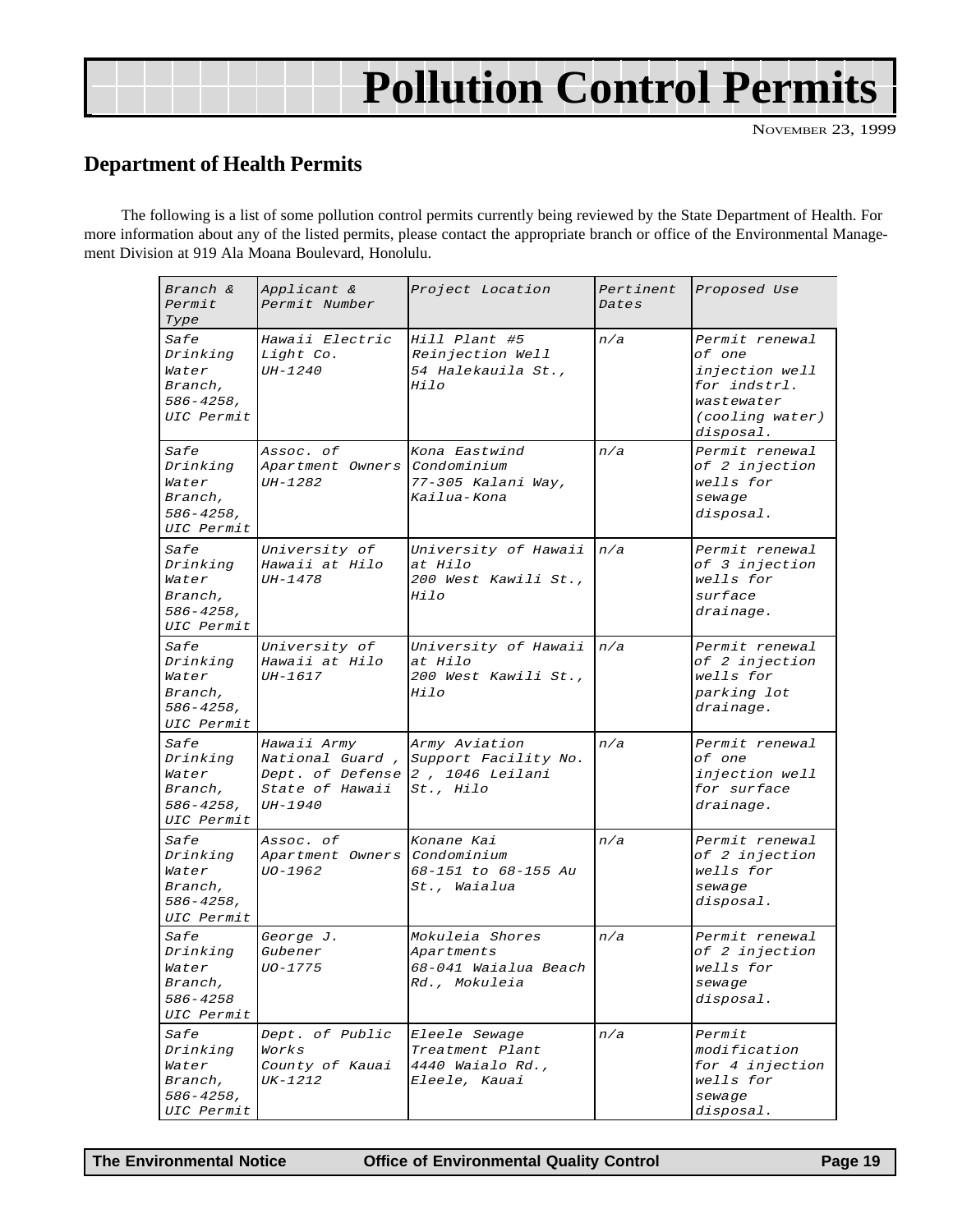## <span id="page-19-0"></span>**Federal Notices**

NOVEMBER 23, 1999

### **NOAA Coastal Services Center Grants**

National Oceanic and Atmospheric Administration (NOAA) announces availability of federal assistance for fiscal year 2000 Coastal Change and Analysis Program (C-CAP). C-CAP is a nationwide effort to produce standardized and consistent terrestrial and benthic habitat maps and change data for coastal areas of the United States. The Center is seeking to expand its national effort to monitor change in coastal habitats, and will solicit proposals from regional, state, and local government agencies, academic institutions, and nonprofit organizations for two to three year cooperative agreements. Funding is limited to \$75,000 per proposal, with a 20 percent cost share. Consideration for funding will be limited to project proposals for Hawaii or Florida based on gaps in previous C-CAP habitat characterization efforts.

Contact NOAA Coastal Services Center, 2234 South Hobson Ave., Charleston, SC 29405-2413. Attn: Dorsey Worthy (C-CAP); ph. (843)-740-1234 or email *<Dorsey.Worthy@noaa.gov>*. The C-CAP protocol is available via the web at *http://www.csc.noaa.gov/ccap/ protocol/protocoltxt.html*. [11/4/99 Federal Register]

### **Pelagics Fisheries EA and EIS**

National Marine Fisheries Service (NMFS) of NOAA will prepare an EIS on Federal management of the fishery for pelagic species in the Exclusive Economic Zone (EEZ) waters of the Western Pacific Region. The scope of the EIS analysis will include all activities related to the conduct of the fishery authorized and managed under the Fishery Management Plan for the Pelagics Fisheries of the Western Pacific Region (FMP) and all amendments thereto. Additionally, NMFS will prepare an EA on the fishery covering all activities related to the conduct of the fishery for the 2-year period NMFS anticipates is necessary to prepare the EIS. NMFS is accepting written comments on the range of actions, alternatives, and impacts it should be considering for this EIS and EA.

Written comments will be accepted through **December 6, 1999**. The Program Manager for this EIS is Rodney R. McInnis, Acting Southwest Regional Administrator, NMFS. Requests to be included on a mailing list of interested persons should be sent to Marilyn Luipold (808-973-2937 or 2935, ext. 204), Pacific Islands Area Office, NMFS, 1601 Kapiolani Blvd., Suite 1110, Honolulu, HI 96814-4700. Comments also may be faxed to 808-973-2941. *NMFS will not accept comments sent by e-mail or the Internet.*

An informational presentation will be made 11/30/99, 6-8 p.m., Waianae Public Library, 85-625 Farrington Hwy., Waianae, HI 96792. [11/5/99 Federal Register]

## **Federal Property Suitable to Assist the Homeless**

This Notice from HUD identifies 5 buildings at Schofield Barracks, each 2-story and 6708 sq. ft., and 1 building at Wheeler Army Airfield as surplus Federal property possibly suitable for use to assist the homeless. Those wishing more information should contact Clifford Taffet, room 7266, Department of Housing and Urban Development, 451 Seventh Street SW., Washington, DC 20410; telephone (202) 708-1234; TTY (202) 708-2565 or the toll-free Title V information line at 1-800-927-7588. For more information regarding particular properties, contact Mr. Jeff Holste, Military Programs, U.S. Army Corps of Engineers, Installation Support Center, Planning & Real Property Branch, ATTN: CEMP-IP, 7701 Telegraph Road, Alexandria, VA 22315-3862; (703) 428-6318. [11/12/99 Federal Register]

## **Endangered Species Permit Applications**

Stacy Jorgensen of Honolulu, Hawaii requests a permit to remove and reduce to possession specimens of Lipochaeta tenuifolia (an endangered plant) throughout the range of the species in conjunction with genetic analysis in order to enhance its propagation and survival. Written comments, referencing permit no. TE-018907, must be received on or before **December 13, 1999** and sent to Chief, Endangered Species, Ecological Services, Fish and Wildlife Service, 911 N.E.11th Avenue, Portland, Oregon 97232-4181; Fax: (503) 231-6243. [11/12/99 Federal Register]

## **Pearl Harbor Dredging Permit**

The Army Corps of Engineers proposes to renew a general dredging permit for Pearl Harbor for an additional 5 years. The current permit expires December 15, 1999. Permit # PODCO-O GP-84-2 authorizes the US Navy to perform dredging in Pearl Harbor and dispose of the dredged material at a designated South Oahu ocean disposal site. Because of changes in sediment evaluation, a portion of dredge material was found to be unsuitable for ocean disposal. Dredging projects under the current permit were put on hold till an alternate disposal method for unsuitable dredge material was developed. Written comments on the extension can be addressed to District Engineer, US Army Corps of Engineers, Bldg. 230/CEPOH-EC-R, Fort Shafter HI 96858-5440 and must be received by **December 6, 1999***.* Comments may also be faxed to 808-438-4060. Direct inquiries to William Lennan, 808-438-6986.